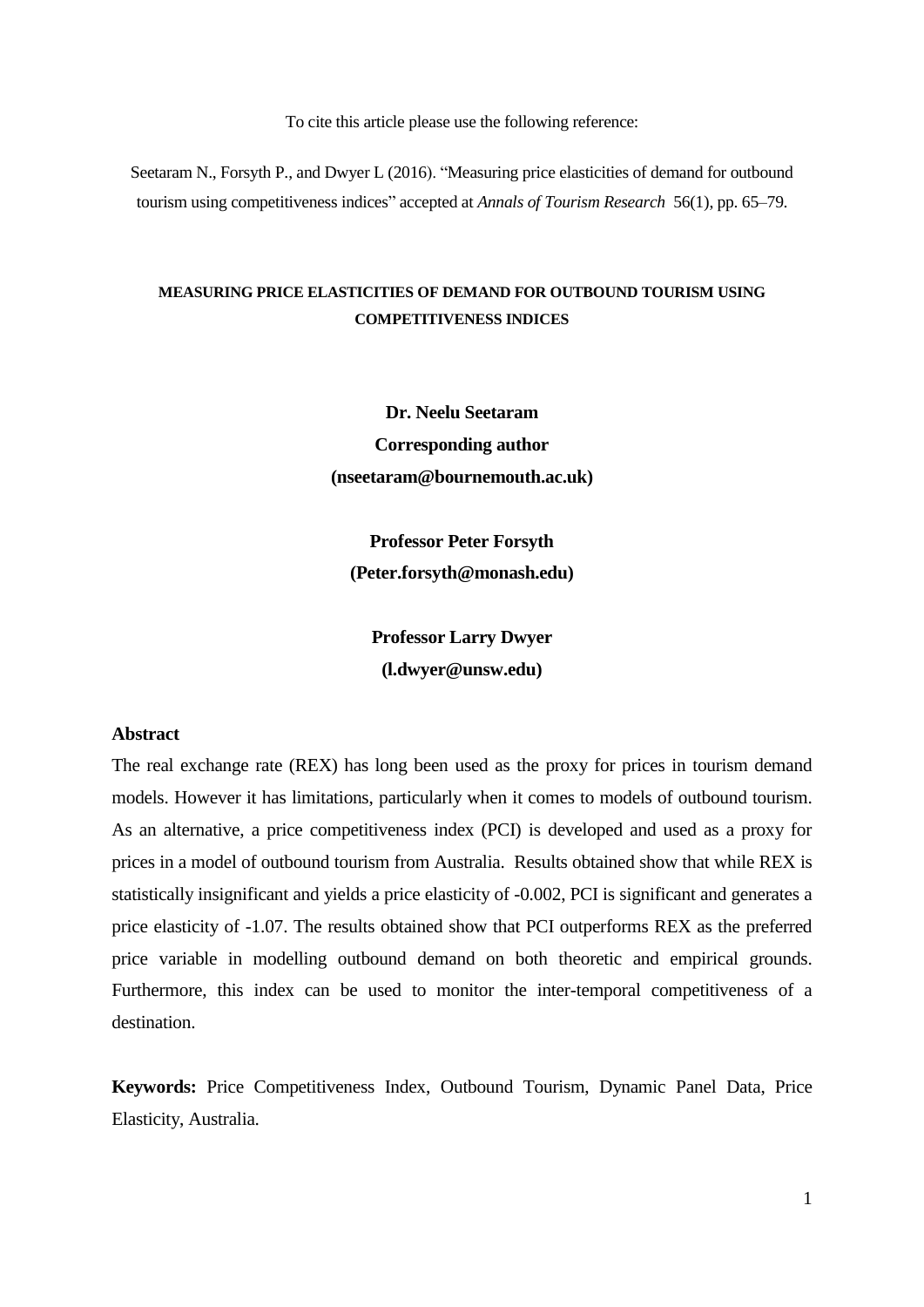# **MEASURING PRICE ELASTICITIES OF DEMAND FOR OUTBOUND TOURISM USING COMPETITIVENESS INDICES**

#### **1. Introduction**

The notion of price elasticity of demand was developed by Alfred Marshall in his seminal work, the *Principles of Economics* in 1890. Today, the concept is central to microeconomic analysis of consumer demand. It is an essential tool in the analysis of demand for goods and services and the understanding of decision making processes related to pricing, investment and planning. Price elasticities of demand are essential to policy makers in their assessment of the impacts of existing and potential new fiscal and monetary policies on the consumption habits of households. In the case of tourism demand, price elasticities are used by destination managers to measure the effects of changes in prices on number of arrivals, expenditure per capita of travellers and number of nights spent at a destination. Such information is crucial for developing strategies and plans for the tourism industry. Price elasticities of demand are also the basis for calibrating economic models which appraise the likely consequences of demand and supply shocks on the economic contribution of tourism to a destination. They are fundamental to forecasting exercises as they indicate to the industry the potential effect of changes in prices on sales revenue.

The above may explain the relatively high volume of research which has been devoted to the development of tourism demand models and the estimation of price elasticities of demand. According to a study by Song and Li(2008), there were 420 published articles on these topics from 1960-2002. Since then, over a hundred more may be added to this list. Researchers, however, face considerable difficulties in deciding on an adequate measure of price in their demand models (Crouch 1992, 1994). Tourism prices may be decomposed into two main components: the transportation cost and the prices of goods and services consumed at the destination. Researchers typically separate these two types of prices in their modelling. The transportation cost for international tourism is more often than not measured by the price of an air ticket to the destination, and its coefficient yields the transport price elasticity of demand.

Finding a measure for the prices of goods and services at the destination is a more complex procedure. Ideally, the tourism price will include the prices of a bundle of goods and services consumed by the representative tourist at the destination. The resulting set of prices, if included separately, will result in an 'intractable' model (Crouch, 1994). As a consequence, composite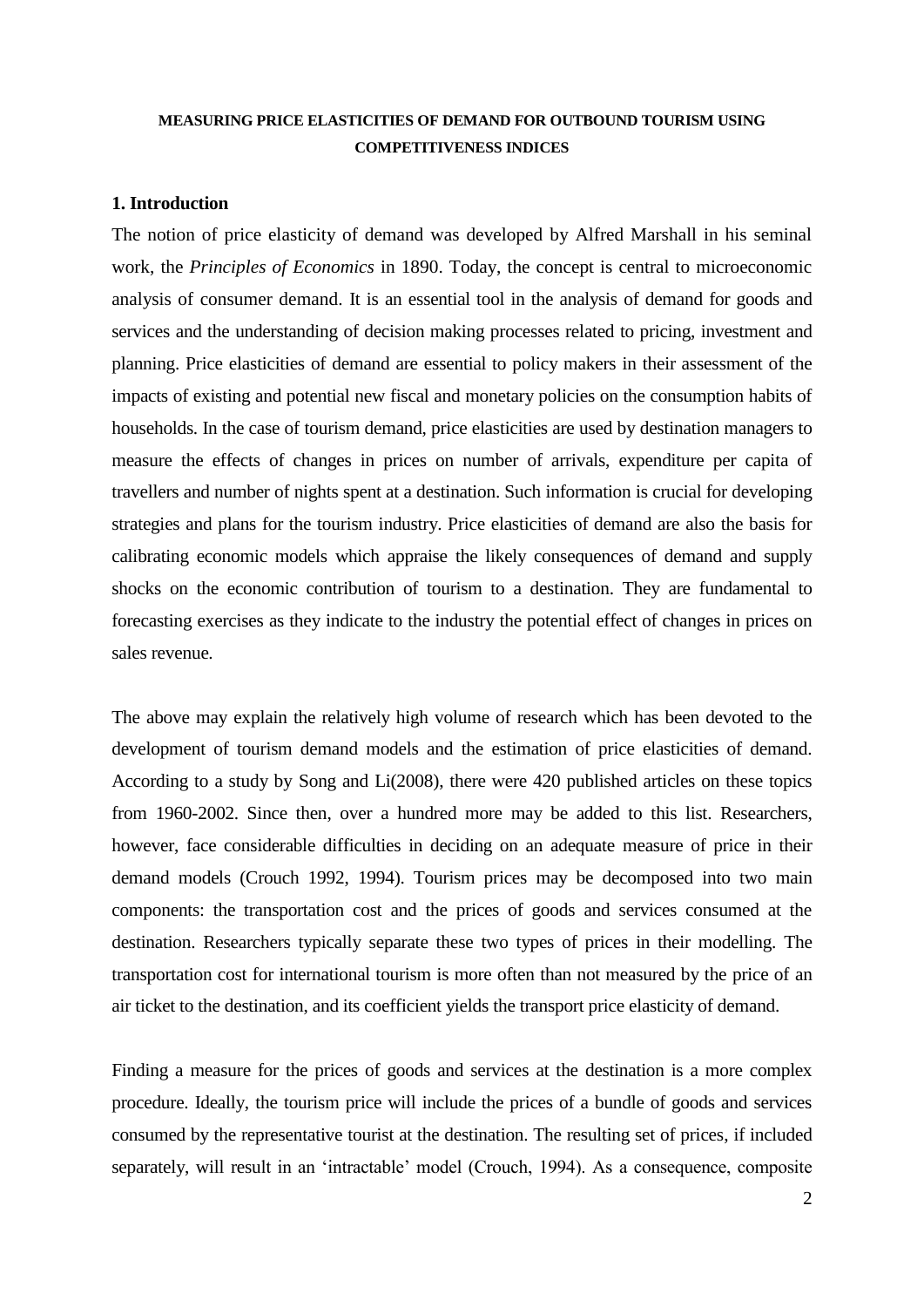prices in the form of ratios of prices at the destination to those of the home countries are constructed and used (Li et al., 2005). The underlying assumption is that the potential traveller will compare these prices in local currency and prices prevailing in the home country when making the travel decision. The relative prices converted to the home country currency are referred to as the tourism price index. The construction of tourism price indices are often hampered by lack of data on the actual good and services consumed by tourists and their prices (Dwyer et al, 2000; Dwyer and Forsyth, 2011; Forsyth and Dwyer, 2009). The real exchange rate (REX) has been put forward as an adequate approximation to changes in the relative prices that tourists face. REX is the most commonly used proxy for prices in tourism demand models (Song and Li, 2008).

#### *1.2 Objections to Using REX*

In spite of its widespread use, there are important objections to using the REX as a price proxy. The conceptual limitation to using the REX as a price proxy is that it must be capable of measuring how costly destinations are to visit**.** It cannot do this**-** the REX can measure the *change* in prices over a period, but not the *absolute level* of prices. It does not measure the relative prices of goods and services in different countries as it does not go beyond changes in prices, and does not determine whether a country is more or less price competitive than another at a particular point of time. However, to estimate demand elasticities, it is necessary to measure the absolute level, not just the change. This is a fundamental requirement when estimating demand functions. The REX cannot tell us, for example, whether prices in Norway are different from prices in India, at a point of time. To measure the level, as opposed to simply *trends* in tourism prices, cross-sectional studies using the prices paid by tourists in different countries are needed (Dwyer et al., 2000).

This problem shows up in empirical work. Studies such as Song et al. (2000), Halicioglu (2010) and Seo et al. (2009) provide the evidence of a strong cointegrating relationship between outbound tourism and REX and Seetaram et al. (2014) found significant price elasticities in five out of ten destinations for UK outbound travellers using real exchange rate. This variable has nevertheless not always performed satisfactorily as a proxy for prices in demand models for outbound tourism. This is illustrated, for example, in studies of demand from Australia, such as those of the Bureau of Transport and Communication Economics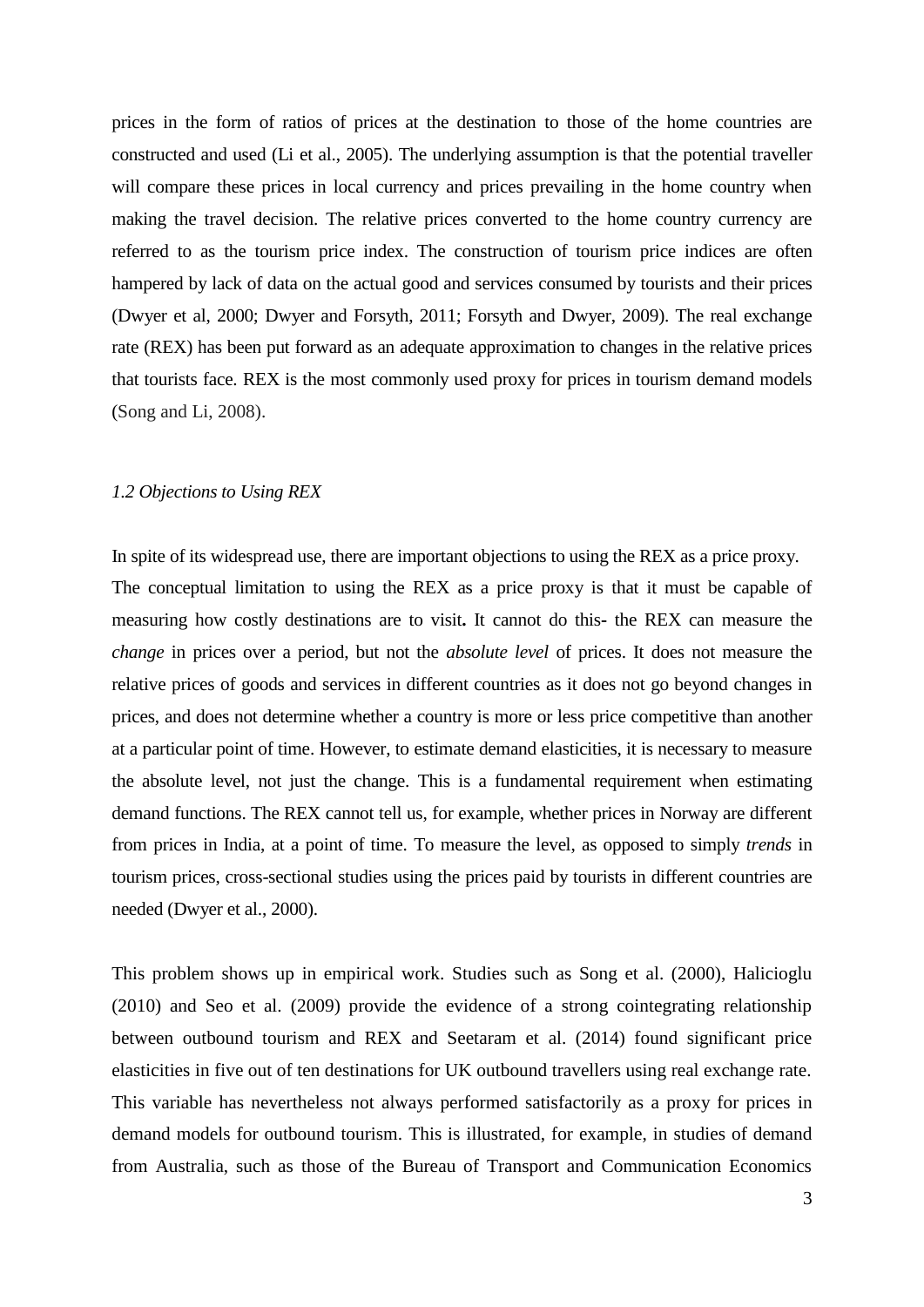(BTCE) (1995), Smith and Toms (1978), Philips and Hamal (2000), Seetaram (2012b) and Yap (2013). Income and prices are normally expected to be the primary determinants of demand. A statistically insignificant price variable and a value very close to zero may lead to the conclusion that travellers are not susceptible to changes in prices. The situation is not straightforward, however. Some tourists may use the exchange rate as an available proxy given lack of information about local prices, while others may adjust their purchasing behaviour upon arrival at a destination to account for unexpected price levels. This may be a short term response while tourists adjust to new prices, though it will mean that the REX will have some impact on behaviour.

There are other objections. In open economies, the REX and income are inevitably determined by the country's volume of international trade. Both variables are likely to be influenced by the monetary and fiscal policies targeting the trade balance. For example, in Australia, the appreciation and subsequent fall of the dollar is to a large extent attributed to a mining boom (now moderating) which the country has been experiencing. On the other hand, the expansion of the mining sector is a major driver of the growth of the gross national product of the country. In this context, the assumption that the REX and the income of the country are independent and identically distributed may be a strong one. The outcome for the demand model is that the inclusion of an income variable, as well as the exchange rate, leads to a situation where the former variable encompasses the effect of the latter, thus attenuating its elasticity coefficient. Such an effect is consistent with recent analysis of the effect of Australia's mining export boom on tourism whereby a spending effect and a resource movement effect are argued to play interdependent roles in affecting different tourism market segments (Forsyth and Seetaram, 2014). Consistently with this, the REX is systematically found to be insignificant in explaining the number of departures in studies such BTCE (1995), Philips and Hamal (2000), Seetaram (2012b), Smith and Toms (1978) and Yap (2013), while income is found to be the most important determinant of international travel. In Yap (2013) for example, the author finds real exchange rate to the insignificant in explaining outbound travel for Holiday, VFR and Business but significant in for domestic tourism. In Cheng et al. (2013) the authors conclude that real exchange is not cointegrated with tourism import in the US. In order to address the issue of potential lack of independence between the income and price variable, an alternative proxy is needed.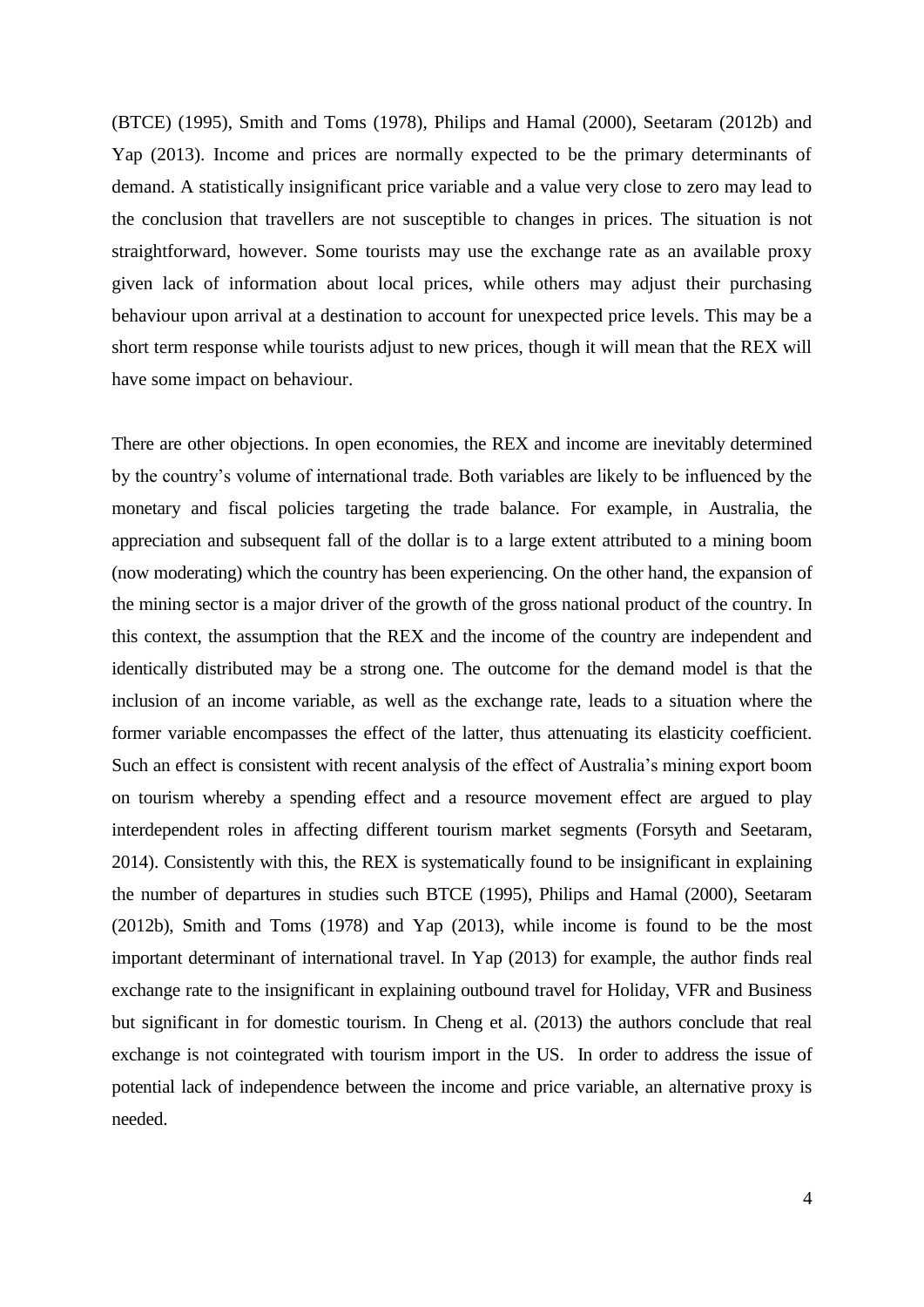This study develops a price competitiveness index (PCI) which satisfies the above requirements. The proposed index is based on a comparison of the relative competitiveness of the destination to that of the home country. The method for developing the PCI is explained in Section 2 of this paper. In Section 3, a demand model for outbound tourism is formulated using the dynamic panel data technique. This is a robust technique which is widely used in the tourism context and ensures that results obtained are reliable (Seetaram, 2010, 2012a; Seetaram and Petit, 2012). As yet, competitiveness indices have not been widely used as a price variable in tourism demand analysis, though they are beginning to be used (see, Athanasopoulos et al., 2014; Dwyer et al., 2014, Forsyth et al 2012 and Etzo et al., 2014). To illustrate the superiority of PCI over the REX, the model is estimated using each separately as the proxy for prices. The results from the two estimations are compared and discussed in Section 4. Section 5 explores policy implications and issues for further research.

# **2. Price in Models of Outbound Tourism**

# *2.1 Real Exchange Rate*

Demand models for inbound tourism studies often consider the flow of visitors to one destination from a single source (and estimate using a time series). To obtain valid price elasticities, the model in question will contain the price of tourism at the selected destination (own price). There is one price ratio, between the origin and destination countries. Consider Australia as a destination. The own price of the international trip can be fairly accurately proxied by the relevant  $REX_{it}$ . This is calculated from the formula below:

$$
REX_{it} = \left[ \frac{cPI_{it}}{cPI_{Aust}} \times EX_{it} \right]
$$
 (1)

Where CPI is the consumer price index and EX is the exchange rate.

There are, however, differences in the modelling of inbound international tourism, as opposed to outbound international tourism. In studies of inbound tourism, the focus is very often on the prices in the origin and destination country. In studies of outbound tourism, researchers typically analyse departures from one country of origin to several destinations. Typically in such studies, there is an array of own prices and substitute prices in different countries (e.g. Coshall, 2005; Keating and Kriz, 2008; Seetaram et al. 2014; Song et al., 2000,). A model of international departures from Australia will contain as many own prices as there are destinations considered. This asymmetry may explain why the REX, which is a fair proxy for prices in model of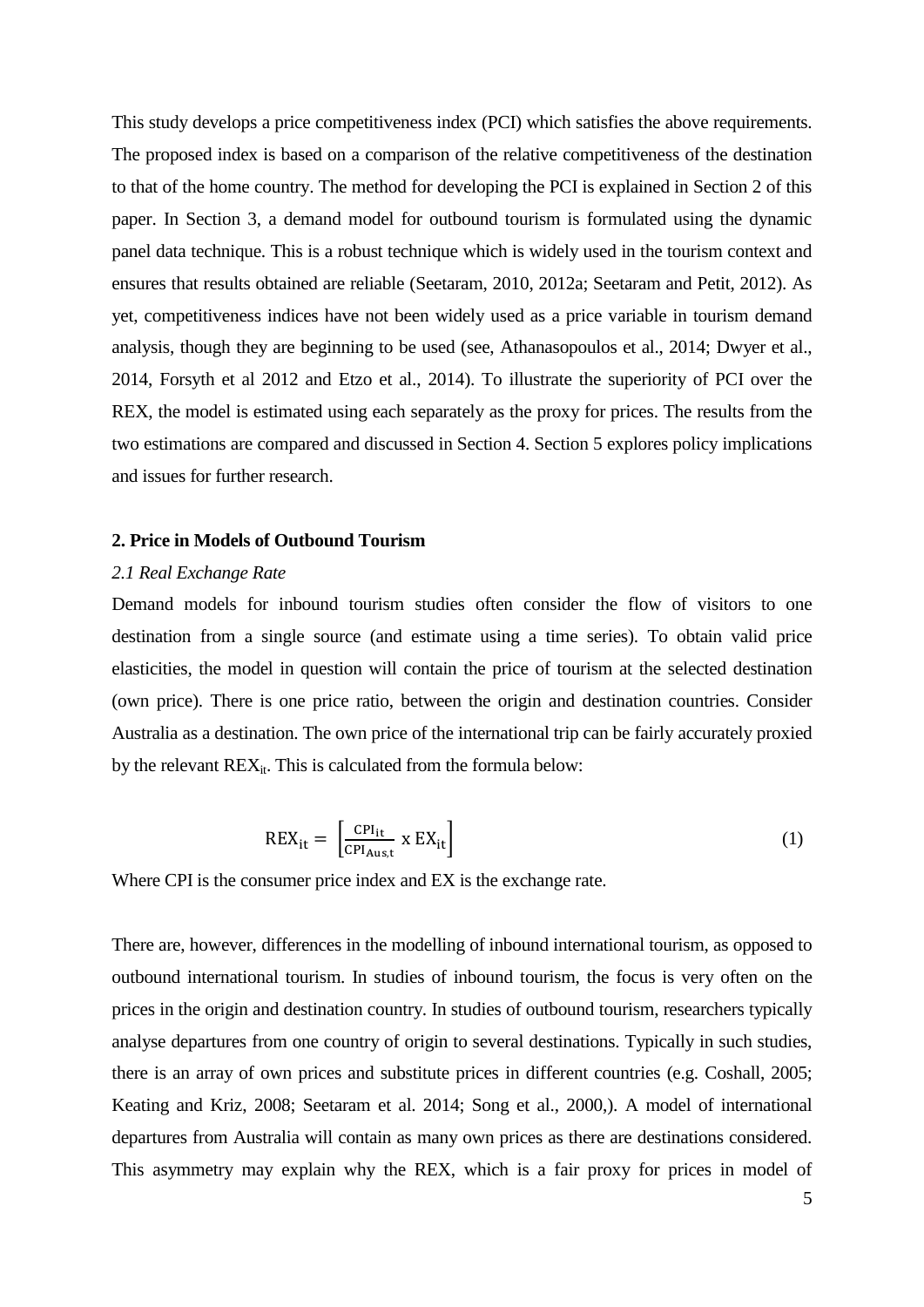international arrivals (when there is only one origin country- if there are several, the problem identified with outbound tourism occurs), fails to perform in models of international outbound tourism. In modelling outbound tourism, it is necessary to measure *absolute* prices and not just *relative* prices, as is the case with the REX.

To calculate the REX, a base year is selected when the prices are normalised to 100. For prices to be comparable across countries, the same base year is selected for all destinations. This is equivalent to assuming that in the base year, the price at the destination is the same for all travellers.

Taking this approach for outbound travel is incorrect. The assumption that, in the base year, travellers from the home country will face the same price irrespective of where they travel to, is inevitable when using the REX as the proxy for prices in models of outbound tourism. However, it is quite implausible. When one includes a price term in a demand function, it is normally understood that a good (or destination) which is more expensive to buy will have a higher proxy measure for price. This does not happen when one uses a proxy such as the REX. The REX does not contain any information about the absolute price of goods and services in the different destinations. It does not pick up the fact that prices in the UK are different from prices in Malaysia or India- in effect, using it assumes that UK, Malaysian and Indian prices are all the same in the base year. To estimate a demand function, one needs to have a measure of actual prices in different destinations. A competitiveness measure can provide this but a variable such as the REX cannot.

Moreover, the use of the REX implies that potential travellers react to *changes* in the price rather than the actual price level at the destination. Suppose that the Australian dollar appreciates by 10% against the British Pound and by 5% against the Malaysian Ringgit, and that the inflation rates in all destinations are the same. For an Australian resident, the price of a trip to the UK will fall by more than that of the trip to Malaysia. The UK will become relatively cheaper than Malaysia, implying that demand may be expected to shift in favour of the UK. In absolute terms however, in spite of a higher value of the Australian dollar in British Pound, UK will still be a more expensive destination, due to the lower cost of living in Malaysia. Although on the margin, there would be a few potential travellers who will choose the UK which has become relatively less expensive, in general, it is unlikely that travellers will change their preferences in favour of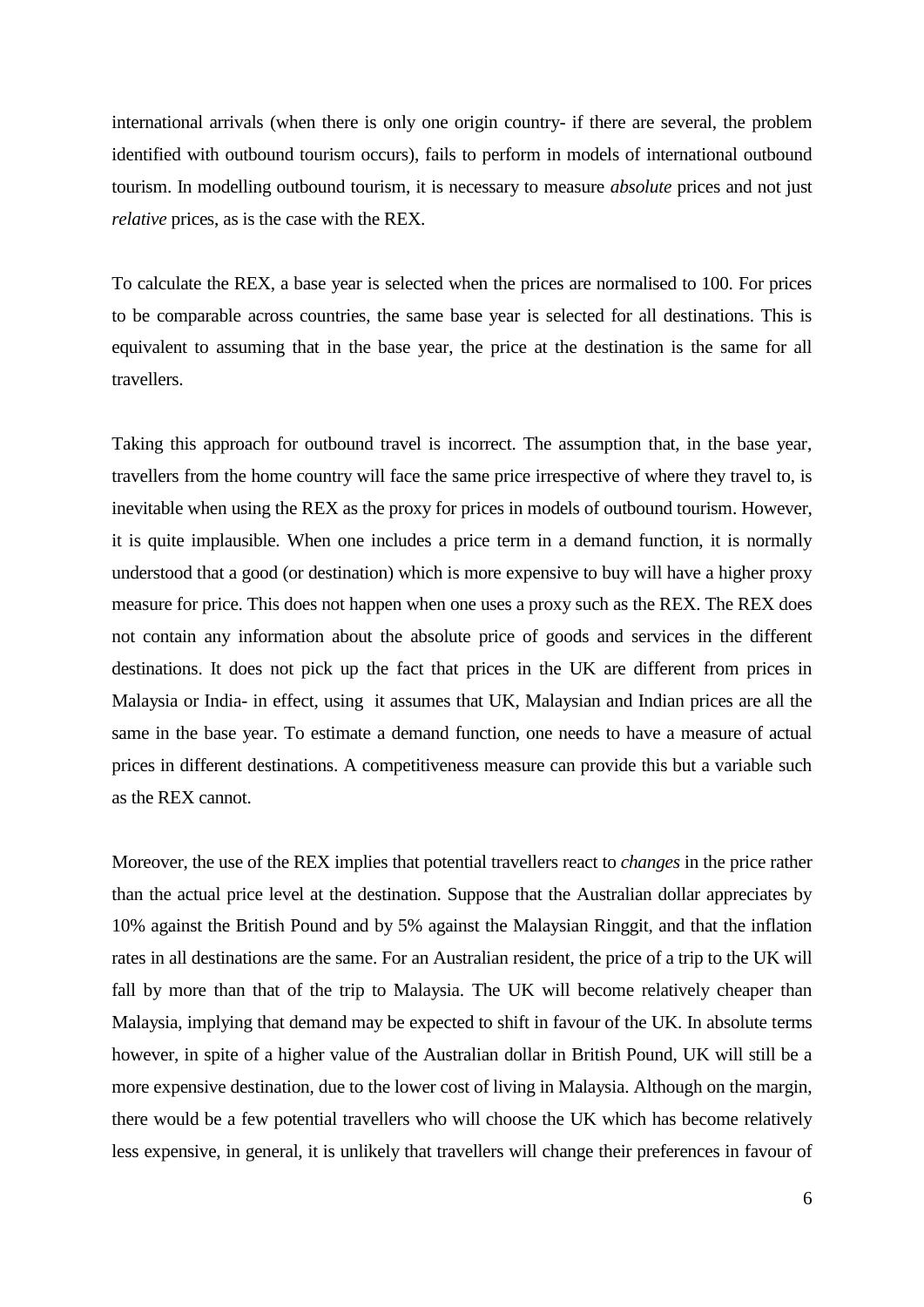the UK, which remains more expensive in absolute terms. Hence, the REX may not capture the price effect accurately in models of outbound tourism.

In addition to the central limitation of the REX, in open economies, the REX and income may not be strictly independent. These two variables are susceptible to fiscal and monetary policies which target the country's balance of payments account. This interdependence of the two variables is even more pronounced in the presence of Dutch Disease whereby the expansion of the export sector of the economy raises its GDP and puts an upward pressure on the international value of its currency (The Economist, 1977; Forsyth and Seetaram, 2014). The inclusion of a measure for income, and the REX as the price variable, may introduce multicollinearity in a demand model, the consequence of which is that the former variable encapsulates the effect of the latter. As a result, the REX will be found erroneously to have no effect on short term departures, which may lead researchers to conclude, inaccurately, that travellers do not react to changes in prices. The above situation is an additional reason why the REX is seen, systematically, to be statistically insignificant in models of outbound tourism using data from open economies (Seetaram, 2012b). Consequently, the literature on tourism demand modelling has struggled to generate accurate price elasticities of demand for outbound tourism for different countries.

### *2.2 The Price Competitiveness Index*

This study develops an alternative proxy for prices at a destination in the form of a PCI which measures the relative price competitiveness of the destination. Major advantages of this index are that it is simple to construct data published from by the World Bank (and other sources) and it is straightforward to interpret. It can be used to monitor the relative price competitiveness of destinations and changes in these over time, and used as a proxy for price to estimate demand elasticities for tourism. These types of indices are often used in empirical work. For a recent tourism demand example, Athanasopoulos et al (2014) and Etzo, Massidda and Piras (2014) and.

The computation of this index takes into account the relative purchasing power parity (PPP) at the destination. The PPP theory was first developed by Gustav Cassell in 1918 and states that, in a competitive and free market situation, the relative value of two currencies is equivalent to the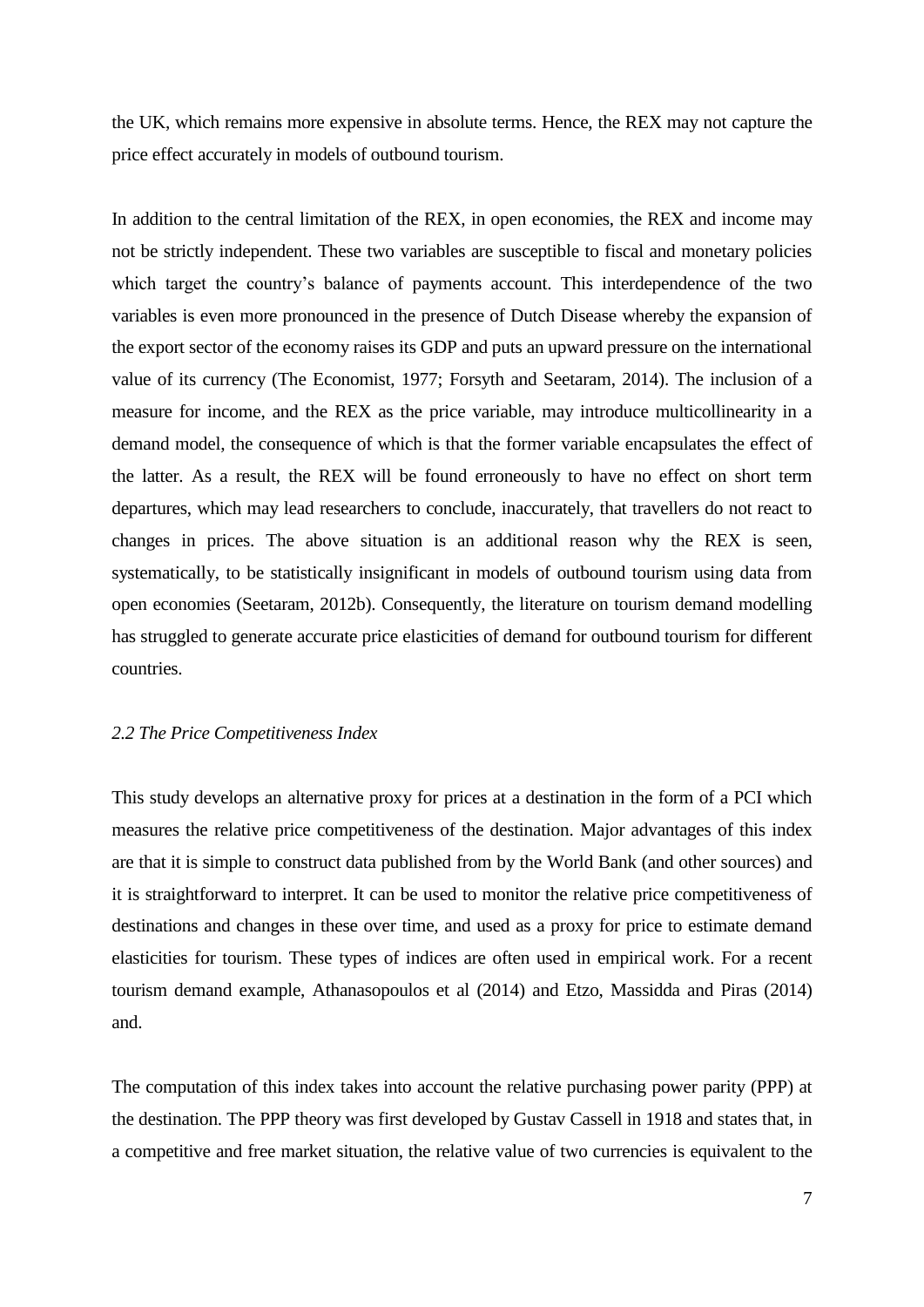ratio of the prices of a basket of identical goods and services from the two countries. The basis for this theory is the 'law of one price' which states that, in an efficient market, all identical goods must have only one price. The example that follows illustrates this law.

Assume a situation with two hypothetical countries A and B, both selling good X. Let the price of good X be  $P_{xa}$  in A and  $P_{xb}$  in B. In a simple model where both countries use the same currency, let good X be cheaper in B - that is  $P_{xa} > P_{xb}$ . In the absence of trade barriers and transportation costs, the two prices will converge as consumers from A will start purchasing X from B so that demand in country B will rise, increasing  $P_{xb}$  and demand in country A will fall, reducing  $P_{xa}$  until  $P_{xa} = P_{xb}$ . Introducing currency disparity into the model, let the currency of B (B\$) be valued at twice the currency of A  $(A\$ ) - that is, B\$1 = A\$2. Then, in order to compare prices, consumers will take into account the relative value of the respective currencies of their country. Consumers in A will purchase the commodity from B if and only if  $P_{xa} > 0.5P_{xb}$ . Suppose that the current market situation is such that  $P_{xa} = 0.9P_{xb}$ . Consumers from A will choose to purchase X in country B, since the price paid for X in B will be lower when converted to A\$ at the given exchange rate, than purchasing the commodity locally. This will boost demand for B\$, causing an appreciation of B\$, raising  $P_{xb}$  for inhabitants of A. The PPP theory stipulates that exchange rates between currencies are in equilibrium when their purchasing power is the same in each of the two countries. When a country's domestic price level is increasing, the exchange rate must depreciate in order to return to PPP.

There are, however, three main caveats to the above theory. First, transportation costs and barriers to trade can be significant; second, the market for goods and services must be competitive in both countries; and third, all goods are assumed to be tradable. These three factors are the reasons why, in reality, prices across countries differ considerably, necessitating adjustments when comparing price in demand models which incorporate data across countries. For international comparisons, price levels which have been adjusted for the discrepancy in the purchasing power of the currency in which they are quoted can be used to get a fairly accurate indication of the real income across countries (Forsyth and Dwyer, 2009). On its web site, the World Bank, which computes GDP at purchasing power parity for a number of countries, states that "*By establishing purchasing power equivalence, where one dollar purchases the same quantity of goods and services in all countries, PPP conversions allow cross-country*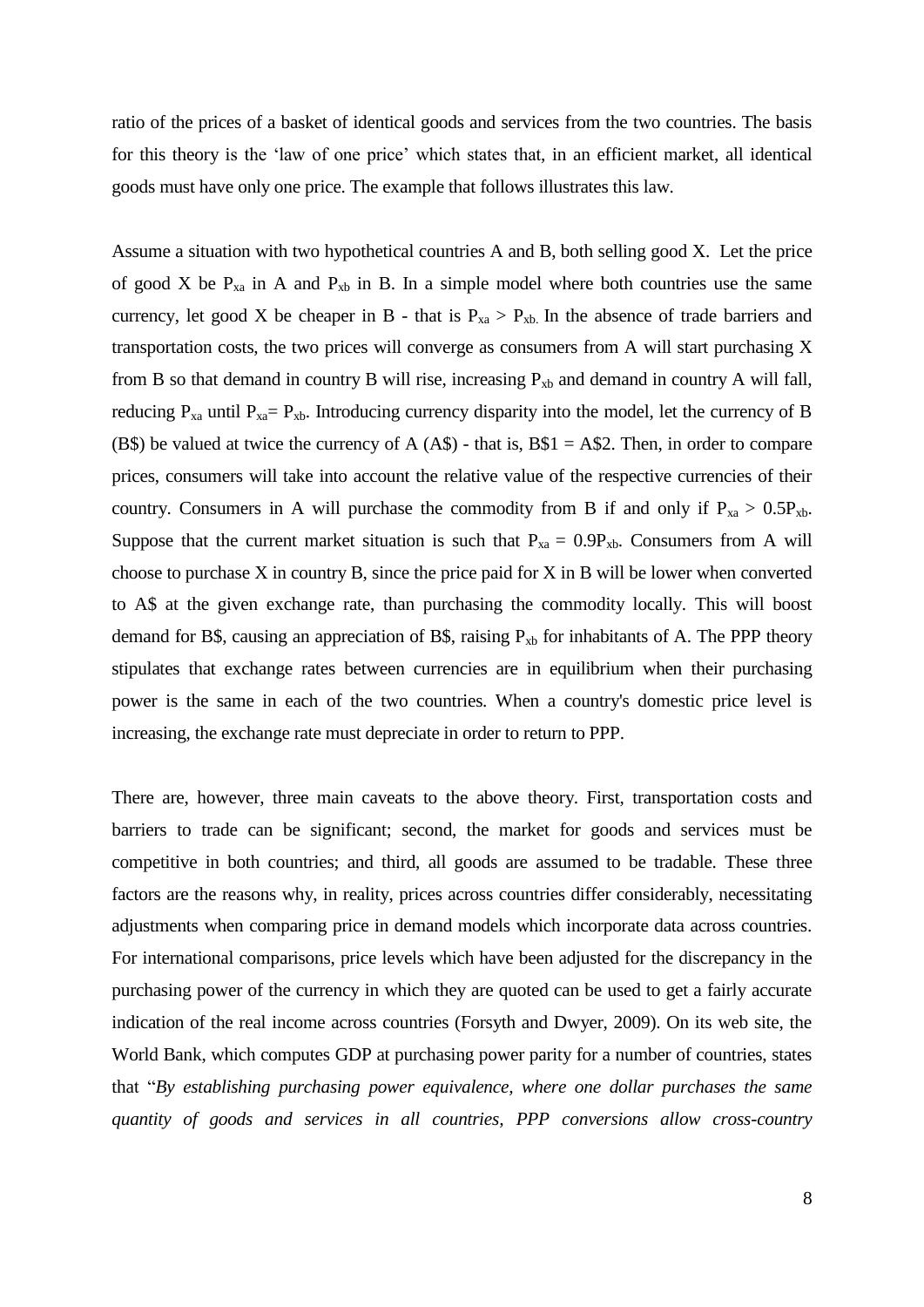*comparisons of economic aggregates on the basis of physical levels of output, free of price and exchange rate distortions*."

Price competitiveness can be obtained by comparing unadjusted GDP with GDP adjusted for purchasing power parity. GDP, adjusted by market exchange rates, will not be an accurate measure of what a country's production can buy- normally purchasing power parity does not hold. Prices are different in different countries. To facilitate international comparisons, bodies such as the World Bank collect data on prices in different countries, and this enables estimates of GDP at internationally constant prices- GDP adjusted for PPP. To gain an estimate of prices in different countries, or the same country at different times, the unadjusted GDP can be compared to the PPP adjusted GDP. Both GDP and PPP adjusted GDP are readily available from sources such as the World Bank. Thus the price level in a particular country, i, at in period t is given by

$$
P_{it} = \frac{Y_{it}}{Y_{it}^p}
$$
 (2)

The relative prices can be used in this way to estimate a price competitiveness index (PCI). This can be used as a price variable in a demand function.

$$
PCI_{ijt} = \frac{P_{it}}{P_{jt}} \tag{3}
$$

The  $\text{PCI}_{ijt}$  is a price competitiveness index, and the subscripts i and j are the destination and home country respectively. PCI<sub>iit</sub> reflects the relative cost of living at the various destinations, making the international comparison of prices more effective. A rise in this index indicates that the destination is losing competitiveness, becoming relatively more expensive for international travellers. In this study, the index is calculated using Australia as the home country. In fact, tourism prices and general prices may not be equal. If this is the case, and tourism prices are very different from general prices, it would be advisable to construct a tourism specific PCI. This would be a very much bigger task. Fortunately, research has indicated that tourism prices are close to general prices (see Morley, 1994), and a general PCI is adequate except for very detailed work.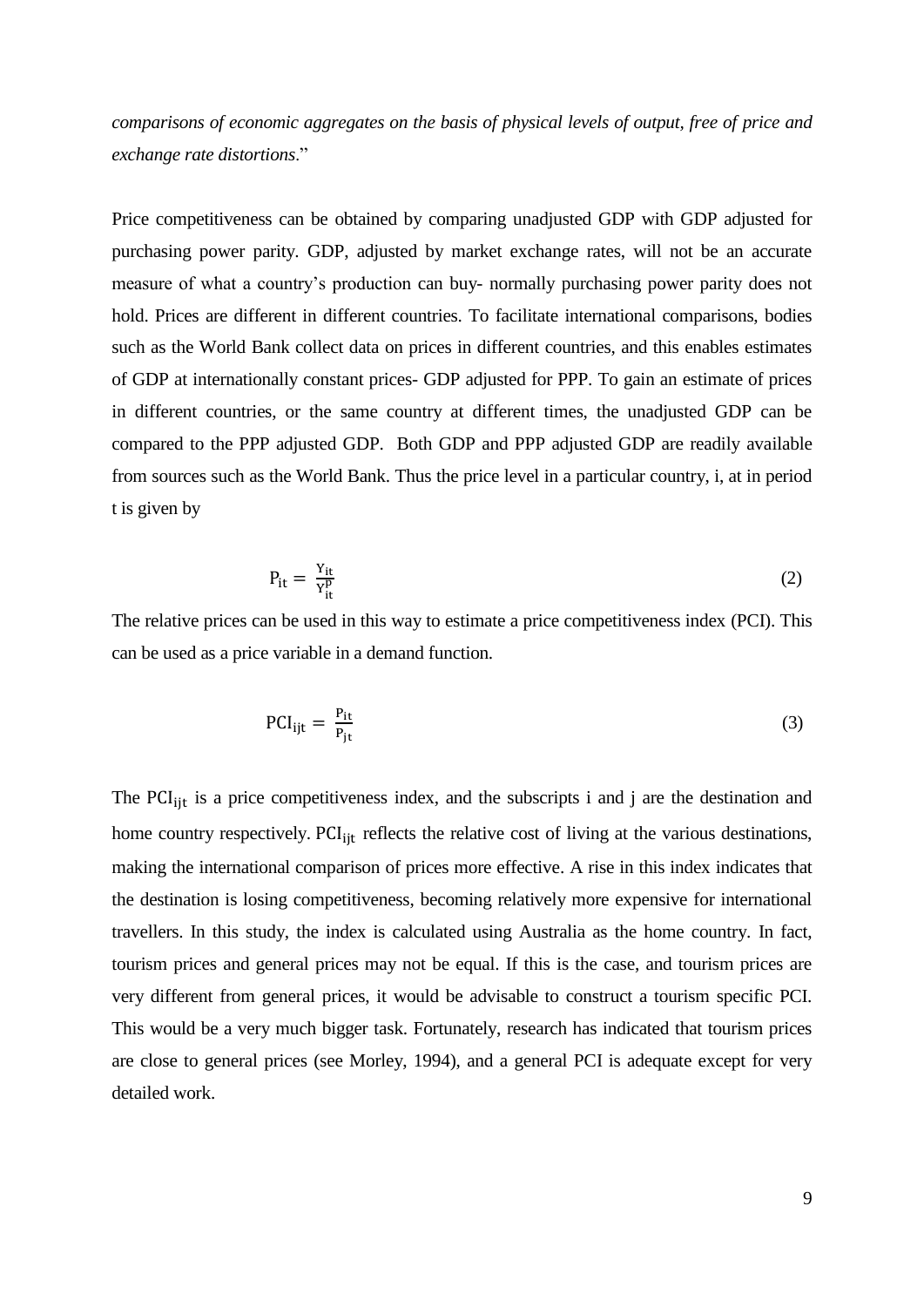To illustrate the differences between the PCI and the REX in indicating the price competitiveness of destinations, a table with four countries is drawn, including Indonesia, a developing country.

| Year                                                 | Australia | Germany | Indonesia | <b>USA</b> |
|------------------------------------------------------|-----------|---------|-----------|------------|
| Unadjusted Exchange Rate $(\$A = 1)$                 |           |         |           |            |
| 1990                                                 | 1.0       | 1.6     | 1438.8    | 0.78       |
| 2008                                                 | 1.0       | 1.18    | 8259.2    | 0.86       |
| Exchange Rate Index (relative to \$A)                |           |         |           |            |
| 1990                                                 | 100       | 100     | 100       | 100        |
| 2008                                                 | 100       | 074     | 574       | 110        |
| Competitiveness Index (relative to Australia prices) |           |         |           |            |
| 1990                                                 | 1.00      | 1.06    | 0.35      | 1.22       |
| 2008                                                 | 2.89      | 2.45    | 1.95      | 3.11       |

**Table 1: Properties of Different Price Variables**

The unadjusted exchange rate suggests that Indonesia is the most expensive of the destinations when, in reality, it simply means that Indonesia has a very low unit of exchange. The exchange rate index is less of a problem. While it is useful for tracking the change in prices as Table 1 indicates, it is of no real use in measuring comparative prices across countries as it suggests that in 1990, the base year, price were equal in all four countries.

By contrast, the competitiveness index provides more relevant information. For example, it shows that, in 1990, Germany was slightly more expensive than Australia and Indonesia was much less expensive as would be expected. However, by 2008 Australia had become more expensive than Germany (reflecting its rising exchange rate), and while Indonesia remained the most competitive of the group, its advantage had fallen. This is to be expected, given that Indonesia has had rapid growth in GDP in this time span and, as a developing country experiences economic growth, its prices relative to developed country prices tend to rise. The competitiveness index as shown here can be used directly in estimating demand functions for time series, cross section and panel studies.

The  $\text{PCI}_{it}$  measures the prices facing Australian travellers though the REX does not. This hypothesis is tested in the following section, where a model of outbound tourism of Australia is developed using the panel data cointegration approach. This model is tested using data from 47 destinations, selected on the basis of data availability, as listed in Table 2.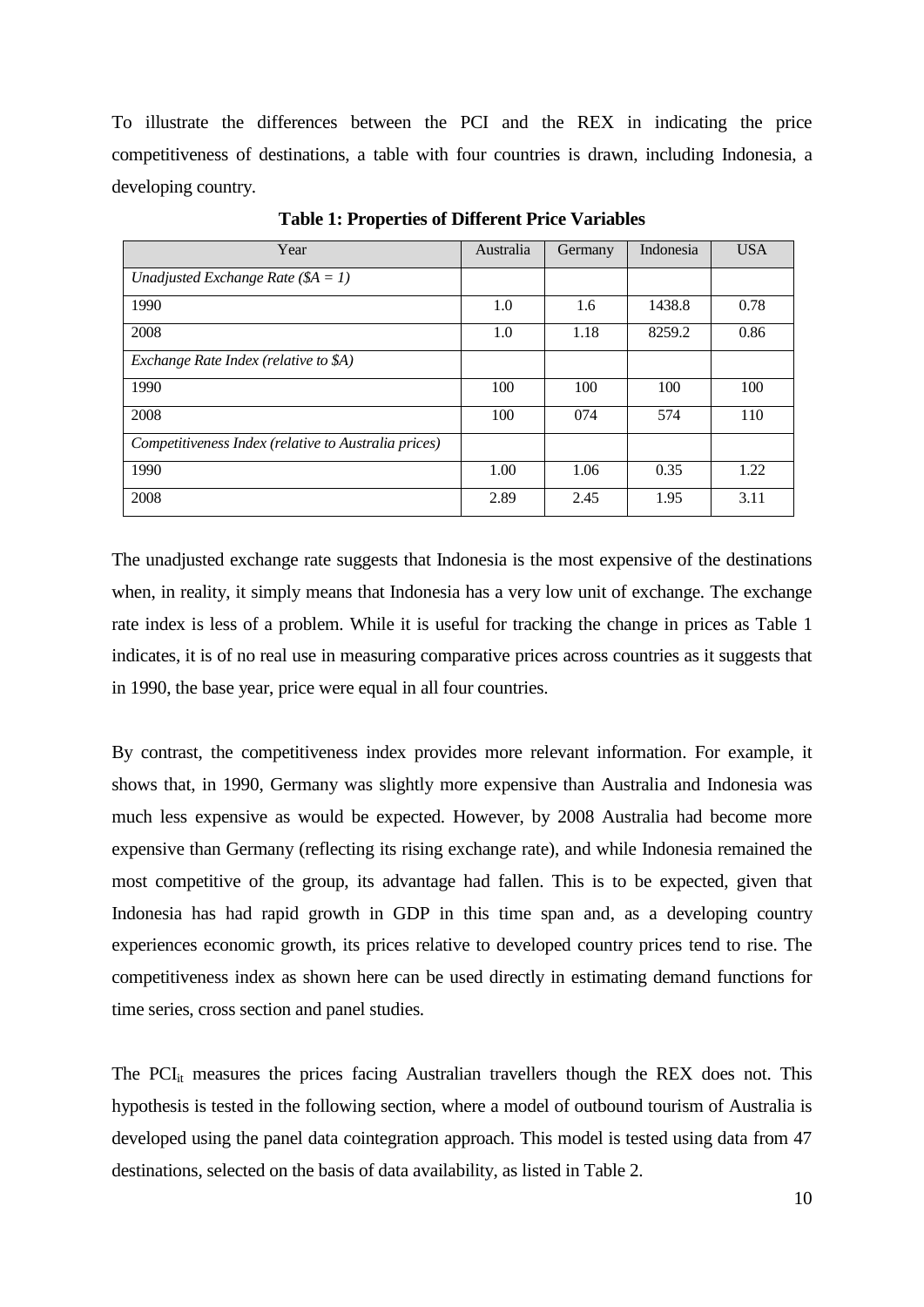| Argentina   | Austria          | <b>Brazil</b> | Cambodia   | Canada             | Chile        |
|-------------|------------------|---------------|------------|--------------------|--------------|
| Egypt       | Fiji             | France        | Germany    | Greece             | India        |
| Indonesia   | Ireland          | Israel        | Italy      | Japan              | Lebanon      |
| Malaysia    | <b>Mauritius</b> | Mexico        | Nepal      | <b>Netherlands</b> | New Zealand  |
| Pakistan    | Papua New Guinea | Philippines   | Poland     | Singapore          | South Africa |
| South Korea | Spain            | Sri Lanka     | Sweden     | Switzerland        | Taiwan       |
| Thailand    | Tonga            | Turkey        | <b>UAE</b> | UK                 | <b>USA</b>   |
| Vanuatu     | Vietnam          | Western Samoa |            |                    |              |

**Table 2: Destinations included in the sample**

Source: Compiled by authors

#### **3. Econometric Modelling of the Demand for Outbound Tourism**

The demand equation for the total short term departures from Australia is specified as:

$$
LD_{it} = \beta_{0+} \gamma LD_{it-1} + \beta_1 LY_t + \beta_2 LP_{it} + \beta_3 LM_{it} + \beta_4 LAF_t + \beta_5 LDH_t + \beta_k \sum D_k + \tilde{u}_{it}
$$
(4)

Where  $i = 1, 2, 3, \ldots$  45 representing the 45 destinations included in the sample. k takes the value of 2001, 2002 and 2003. The letter 'L' is used to indicate that variables are in the logarithmic form. β`s and γ are the parameters to be estimated. Since the double logarithmic functional form is assumed for the model,  $β_1$ ,  $β_2$ ,  $β_3$ ,  $β_4$ ,  $β_5$ , are the respective short run demand elasticities.

LD is the number of short term departures.

 $LD_{t-1}$  is the number of short term departures lagged by one year.

LY is the income variable.

LP is the price variable.

LM is the migration variable.

LAF is the transportation cost from origin to destination.

LDH is the cost of a domestic holiday in Australia.

 $D_k$  are dummy variables representing years 2001, 2002, 2003.

 $\tilde{u}_{it}$  are the error terms of the regression and.  $\tilde{u}_{it} = \tilde{\varepsilon}_{it} + \tilde{h}_i$ .  $\tilde{\varepsilon}_{it}$  are the idiosyncratic error terms and  $\widetilde{h}_{it}$  is an unobserved and time invariant variable that affects  $LD_{it}$ .

 $LD_{it}$  is the natural log of the number of departure to country i.  $LD_{i,t-1}$  is obtained by lagging  $LD_{it}$ by one period.  $LY_t$  is the natural log of average weekly earnings in Australia, which is used to represent income in Australia.  $LP_{it}$  can be alternatively proxied by (a)  $LPCI_{it}$ , which is the natural log of the competitiveness index of the destination which is calculated using Equation (3)

11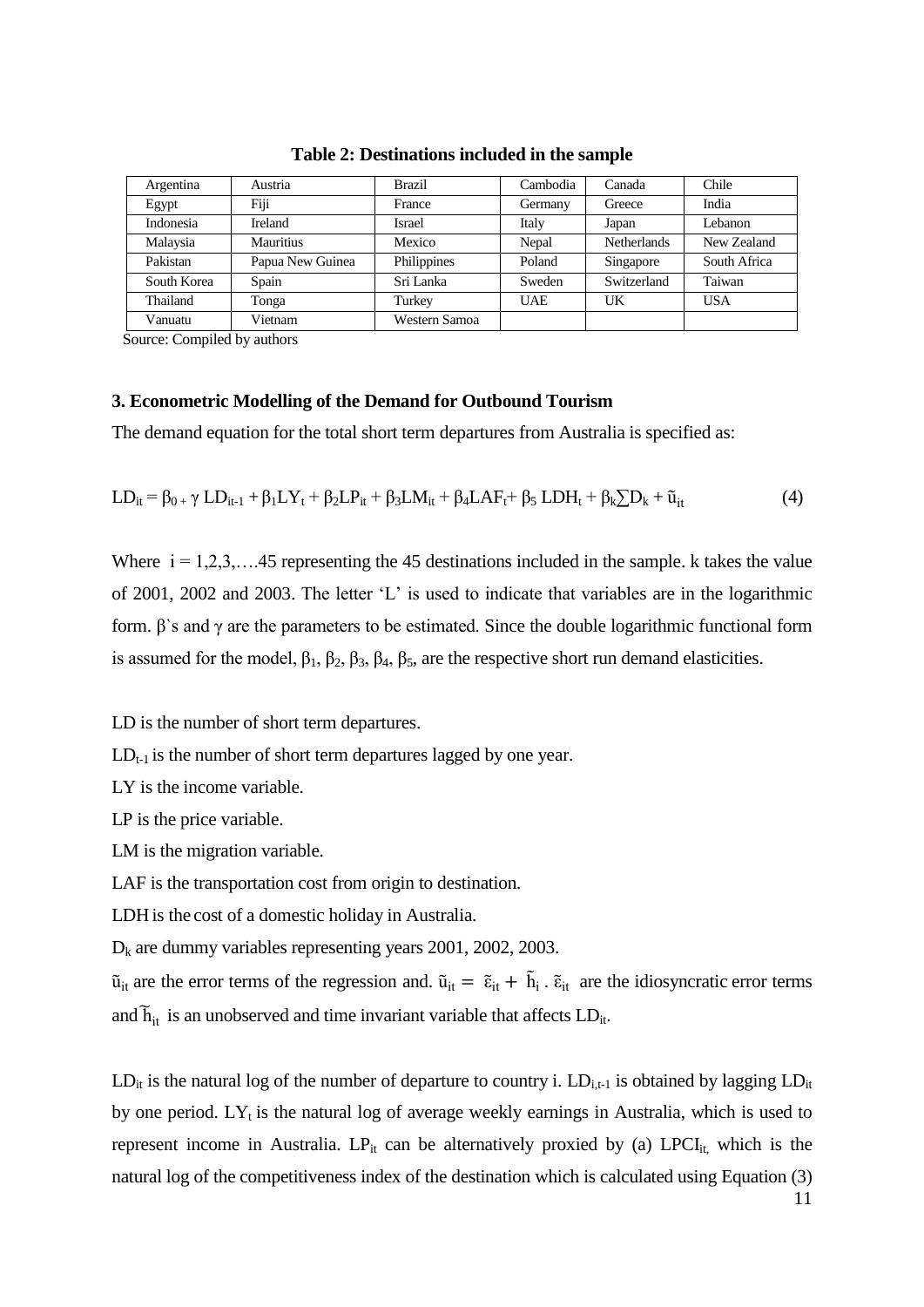and (b) LREX it, the log of real value of the currency of the destination in Australian dollar, calculated using Equation (1). Real exchange rate for Austria, France, Germany, Italy, Spain are calculated using the rate between Australian Dollar and Ecu, French Franc, Deutsche Mark, Lira, Peseta until 2001. As from 2002 the value of Australian dollar in EURO is considered. These data were obtained from the Reserve Bank of Australia (2010) while CPI data was obtained from the Australian Bureau of Statistics (ABS) (2010a).

 $LM_{it}$  is the natural log of stock of migrants born at destination i and permanently residing in Australia at time t. This variable is calculated using the White (1997) technique. Data to calucalte this variable was downloaded from ABS(2010a). It is assumed that, as the stock of migrants from country i increases, the number of trips from Australia to country i will rise. LA $F_{it}$ is the natural log of the real average roundtrip economy airfare between Sydney and a main airport of the destination. Data on airfare was obtained from Passenger Air Traffic monthly publications, adjusted by the home country CPI. The CPI of the home country were obtained from World Bank (2009)

Following Crouch (1994) and Song and Witt (2000), it is assumed that travellers will consider a domestic holiday as a substitute to an international one. Therefore, the price of the substitute in model is proxied by the Holiday Travel and Accommodation index and denoted by LDH<sub>t</sub>. These data were obtained from Australian Bureau of Statistics, which constructs a weighted index of changes in the prices of domestic tourism in Australia (ABS, 2010b). Data on air, sea, bus and rail travel, car hire, holiday units, caravan parks, hotel and motel accommodation in Australia are collected at the time of purchase. The weights used are obtainable from the Australian household survey, which includes samples of 7000 households. The data used to compute the index is available on a quarterly basis and is converted into annual data by taking the average for the year (ABS, 2010b). This variable is expected to have a positive effect on short term departures since, as the cost of a domestic holiday increases, some travellers will substitute international trips. Three dummies variables included in the model, representing the years 2001 2002, 2003 as it is expected that adverse international conditions such as fear of terrorism and outbreak of SARS and Avian Flu in the region would have had a negative effect on international travel from Australia.

*3.1 Panel Unit Root Tests*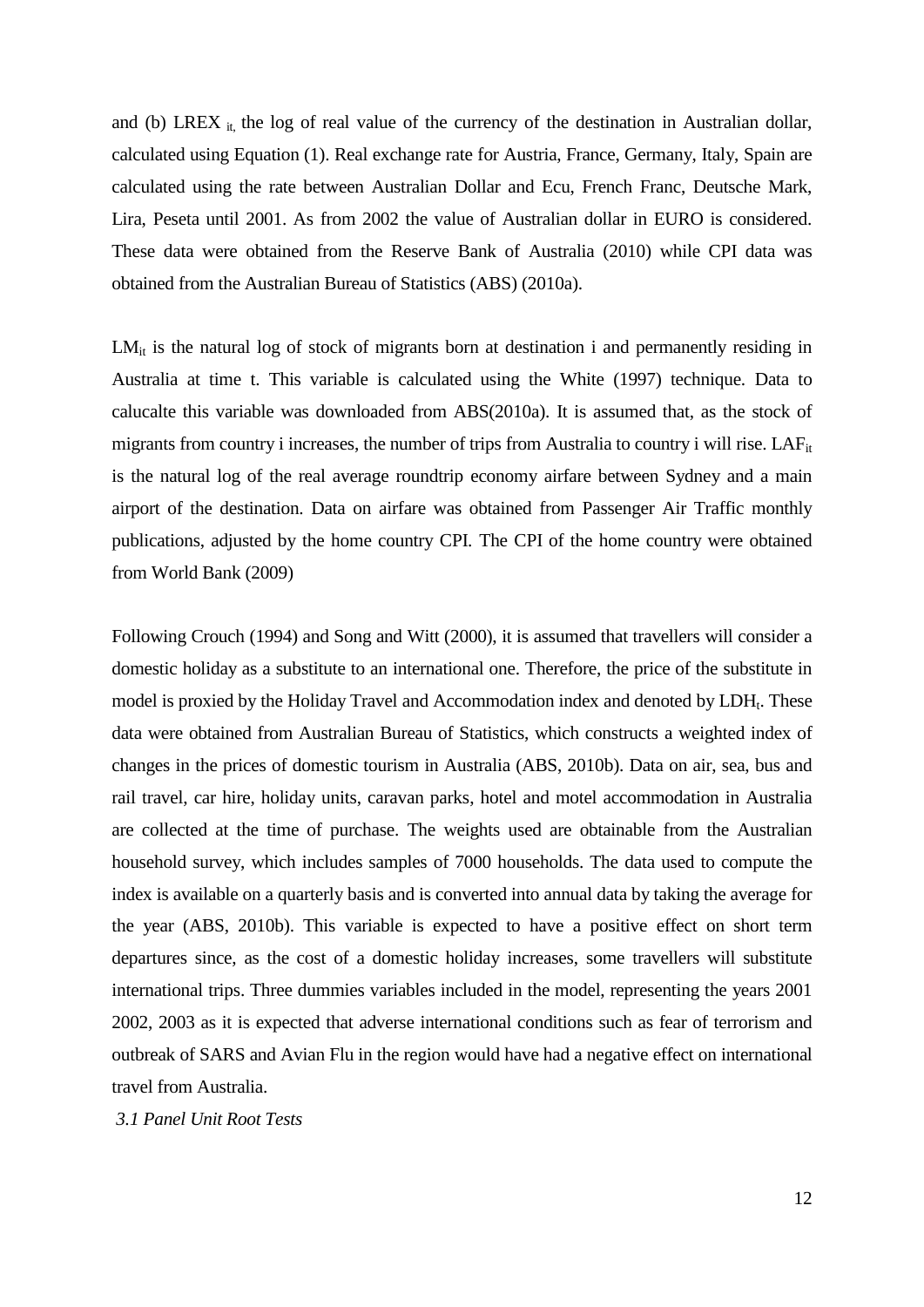The Levin Chin Chu (LLC) (2002) and Im Pesaran and Shin (IPS) (2003) tests are performed in order to test whether the data are stationary. The test results are reported in Table 3.

|                  |               | <b>LLC</b>              |               | <b>IPS</b>              |
|------------------|---------------|-------------------------|---------------|-------------------------|
| <b>Variables</b> | <b>Level</b>  | <b>First Difference</b> | <b>Level</b>  | <b>First Difference</b> |
| LD               | 2.463         | $-6.920$                | 3.390         | $-13.430$               |
|                  | (0.007)       | (0.000)                 | $(0.999)^{a}$ | (0.000)                 |
| LY               | 4.180         | 3.050                   | 11.151        | 9.112                   |
|                  | $(0.821)^{a}$ | (0.000)                 | $(0.999)^{a}$ | (0.000)                 |
| <b>LPCI</b>      | $-0.264$      | $-0.581$                | $-0.087$      | $-7.556$                |
|                  | $(0.395)^{a}$ | (0.000)                 | $(0.053)^{a}$ | (0.001)                 |
| <b>LREX</b>      | 3.371         | $-10.701$               | $-0.087$      | $-8.920$                |
|                  | $(0.067)^{a}$ | (0.000)                 | $(0.535)^{a}$ | (0.000)                 |
| <b>LAF</b>       | $-7.390$      | $-10.510$               | $-14.960$     | $-9.101$                |
|                  | $(0.999)^{a}$ | (0.000)                 | $(0.947)^{a}$ | (0.000)                 |
| LM               | 1.756         | 2.029                   | 7.770         | 3.042                   |
|                  | $(0.960)^{a}$ | (0.021)                 | $(0.999)^{a}$ | (0.001)                 |
| <b>LDH</b>       | $-2.50$       | $-11.538$               | $-3.660$      | $-10.52$                |
|                  | $(0.056)^{a}$ | (0.000)                 | $(0.999)^{a}$ | (0.000)                 |

**Table 3: Results of Panel Unit Root Tests**

Source: Computed using Eviews 8. The p-values are given in parentheses.<sup>a</sup> means failure to reject the hypothesis of the series contains unit root at least 5% level of significance.

Both tests indicate that LY, LPCI, LREX, LAF and LDH are integrated of order one, implying that the series are not stationary. The tests however, give contradicting results for LD. Hsiao (2003) suggests that the IPS test has higher power than the LLC tests. The results from IPS also suggest that some of the cross sections in LD have unit roots and that the autoregressive processes varies. It is concluded that LD has a unit root. Since the entire set of variables has unit roots, the next step is to perform cointegration tests to assess whether there is a long term equilibrium relationship amongst them.

# *3.2 Panel Cointegration Tests*

The Pedroni (1999) panel cointegration tests are performed using the software EViews 8. To perform these tests the variables are grouped into two. Group A includes all the variables but for LREX and Group B contains all the variables but for LPCI. The results are displayed in Tables 4 and 5. V, Rho, PP and ADF are the panel cointegrating statistics. Rho, PP, ADF are the between dimension statistics.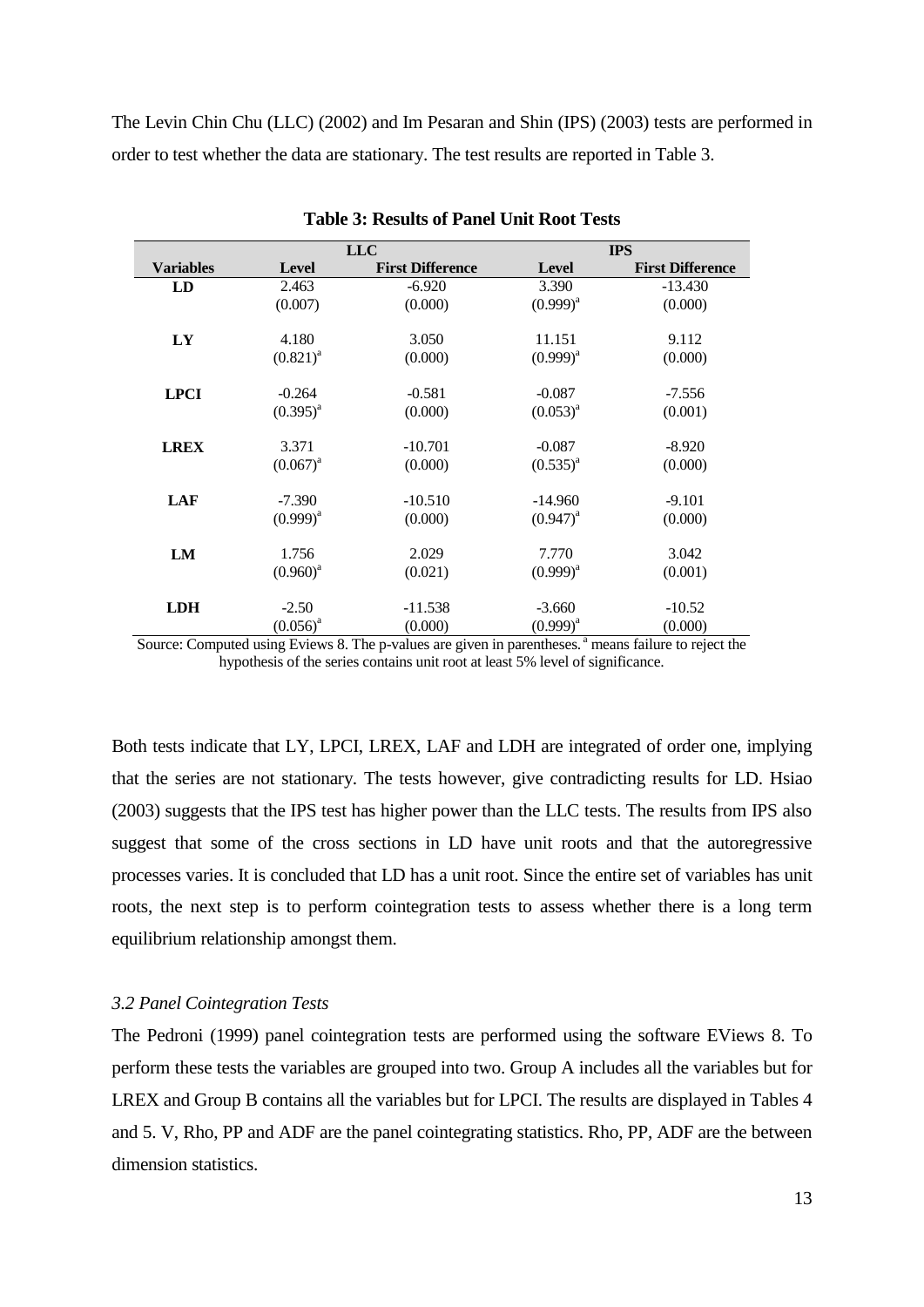|                |               | <b>Panel Cointegration</b><br><b>Statistics</b> |           |          |               | <b>Group Mean Cointegration</b><br><b>Statistics</b> |          |
|----------------|---------------|-------------------------------------------------|-----------|----------|---------------|------------------------------------------------------|----------|
|                | V             | Rho                                             | PP        | ADF      | Rho           | PP                                                   | ADF      |
| <b>Group A</b> | $-2.516$      | $-1.632$                                        | $-27.101$ | $-7.069$ | 4.424         | $-40.098$                                            | $-6.885$ |
|                | $(0.094)^{a}$ | $(0.495)^{a}$                                   | (0.000)   | (0.000)  | (0.009)       | (0.000)                                              | (0.000)  |
|                |               |                                                 |           |          |               |                                                      |          |
| <b>Group B</b> | $-0.778$      | $-0.177$                                        | $-20.440$ | $-6.350$ | 2.310         | $-35.930$                                            | $-7.850$ |
|                | $(0.081)^{a}$ | $(0.430)^{a}$                                   | (0.000)   | (0.000)  | $(0.076)^{a}$ | (0.000)                                              | (0.000)  |

**Table 4: Results of Pedroni Cointegration Tests**

Source: Computed using Eviews 8. P-values are given in parentheses. <sup>a</sup> represents the failure to reject of the null hypothesis of "no cointegration" at the 5 % level of significance.

Table 4 shows that for Group A, the Panel Cointegration tests V and Rho fail to reject the null hypothesis of 'no cointegration' while the remaining tests show that the series are cointegrated. For Group B, the results show Panel Cointegration tests V and Rho and the Group Mean Rho test, fail to reject the null hypothesis of 'no cointegration' remaining tests, while the remaining test shows that the variables are cointegrated. The Group Mean Cointegration tests systematically yield higher statistics (Pedroni, 2001, 2004) for Group A and for Group B. It is concluded that there is a long run equilibrium relationship among the variables. This implies that, although the variables are not individually stationary, there exists at least one linear combination of these variables which is stationary. The model can therefore be estimated by using the variables in the level form. Estimates obtained in this manner will be reliable.

## *3.3 Estimation Technique*

The sample in this study is of dimension 45 cross section and spread over 18 years. The sample is balanced, meaning that the same number of observations is available for each destination. Given the presence of cointegration in the model, the preferred estimation technique is dynamic ordinary least square (DOLS) as it will generate consistent and efficient estimators (Kao and Chiang, 2000). These researchers have demonstrated that, whilst the fully modified ordinary least squares and DOLS are the preferred techniques for estimating panel data models displaying properties of cointegration, in the case of a small sample, DOLS displays the least bias. Given that the time dimension of the sample is small, the models are estimated using DOLS. Model 1 uses the REX as a proxy for tourism prices and Model 2 uses the PCI as the proxy for prices.

**Table 5: Estimation Results**

| <b>VARIABLES</b> | <b>MODEL1</b> | <b>MODEL 2</b> |
|------------------|---------------|----------------|
|                  |               |                |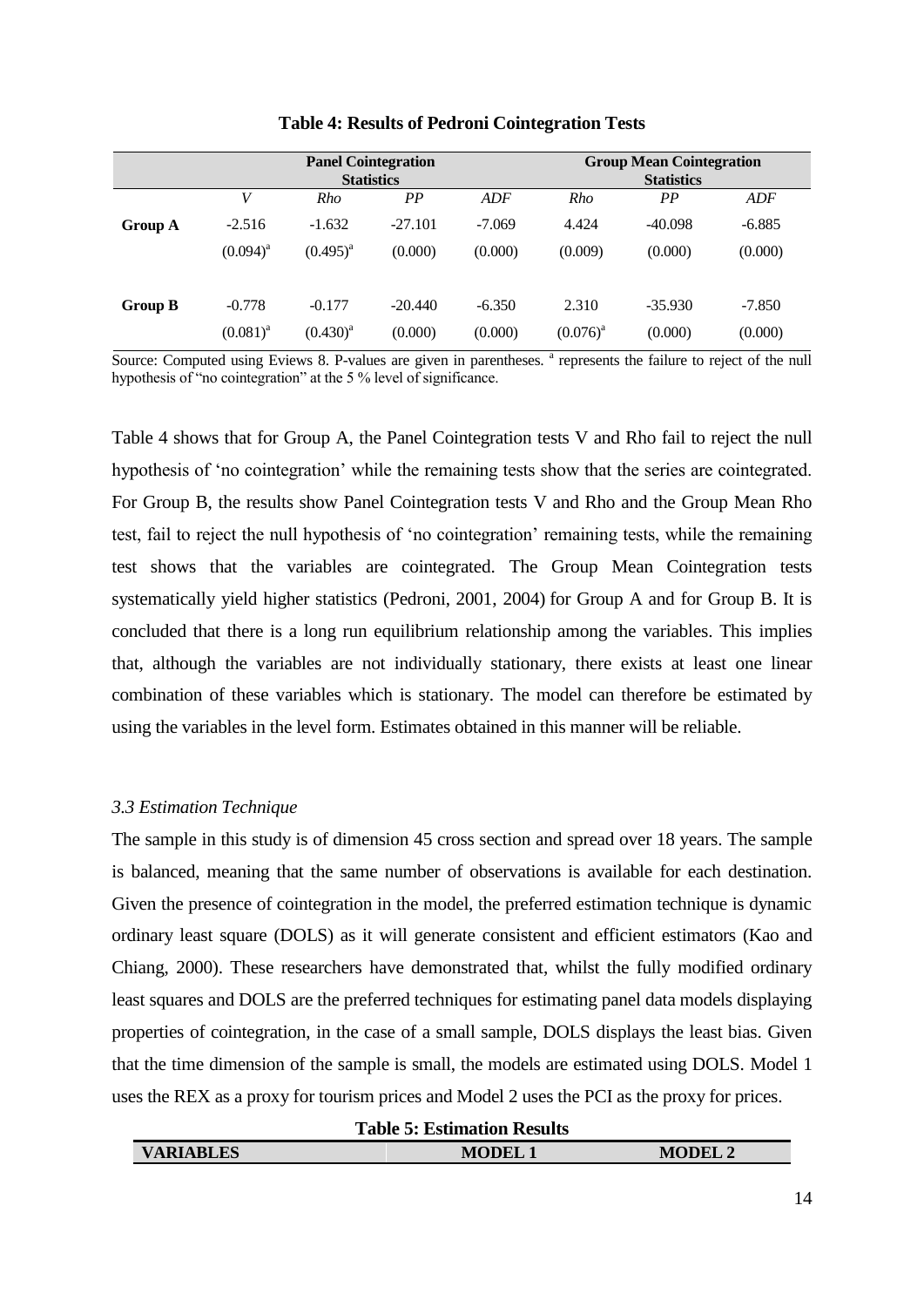| $LD_{t-1}$                                                                                                                                              | $0.232***$               | $0.237***$              |
|---------------------------------------------------------------------------------------------------------------------------------------------------------|--------------------------|-------------------------|
|                                                                                                                                                         | (5.80)                   | (5.97)                  |
| LY                                                                                                                                                      | $2.13***$                | $2.39***$               |
|                                                                                                                                                         |                          | (9.24)                  |
|                                                                                                                                                         | (8.76)                   |                         |
| <b>LREX</b>                                                                                                                                             | $-0.002$                 |                         |
|                                                                                                                                                         | $(-0.70)$                |                         |
|                                                                                                                                                         |                          |                         |
| <b>LPCI</b>                                                                                                                                             |                          | $-1.07$                 |
|                                                                                                                                                         |                          | $(-2.84)$               |
|                                                                                                                                                         |                          |                         |
| <b>LAF</b>                                                                                                                                              | $-0.25***$               | $-0.14$                 |
|                                                                                                                                                         | $(-2.33)$                | $(-2.23)$               |
|                                                                                                                                                         |                          |                         |
| LM                                                                                                                                                      | 0.359                    | $0.338***$              |
|                                                                                                                                                         | (0.61)                   | (6.01)                  |
|                                                                                                                                                         |                          |                         |
| <b>LDH</b>                                                                                                                                              | $-0.34$                  | 0.465                   |
|                                                                                                                                                         | (1.24)                   | (1.69)                  |
|                                                                                                                                                         |                          |                         |
| $\mathbf{D}_{2001}$                                                                                                                                     | $-0.011$                 | $-0.256$                |
|                                                                                                                                                         | $(-0.55)$                | $(-1.22)$               |
|                                                                                                                                                         | $-0.101***$              | $-0.089$ ***            |
| $\mathbf{D}_{2002}$                                                                                                                                     |                          |                         |
|                                                                                                                                                         | $(-5.11)$                | $(-4.44)$               |
| $\mathbf{D}_{2003}$                                                                                                                                     | $-0.096$ ***             | $-0.027$ ***            |
|                                                                                                                                                         | $(-4.78)$                | $(-4.04)$               |
| <b>DIAGNOSIS TESTS</b>                                                                                                                                  |                          |                         |
|                                                                                                                                                         |                          |                         |
| Test for significance of the                                                                                                                            |                          |                         |
| regression                                                                                                                                              |                          |                         |
|                                                                                                                                                         | Wald $\chi^2$ (9) = 4970 | Wald $\chi^2$ (9) =4999 |
| $H_0$ : All the estimated coefficients are                                                                                                              |                          |                         |
| simultaneously = $0$                                                                                                                                    | $(Prob > \chi^2) = 0$    | $(Prob > \chi^2) = 0$   |
|                                                                                                                                                         |                          |                         |
| Test for autocorrelation in the first                                                                                                                   |                          |                         |
| differenced errors                                                                                                                                      |                          |                         |
|                                                                                                                                                         |                          |                         |
| Durbin-Watson Statistics                                                                                                                                | 2.337                    | 2.114                   |
|                                                                                                                                                         |                          |                         |
| $H_0$ : No autocorrelation                                                                                                                              | Order 1: $Z_1 = 1.357$   | Order 1: $Z_1 = 1.392$  |
|                                                                                                                                                         |                          |                         |
| $(Prob > \chi^2) = 0.174$ $(Prob > \chi^2) = 0.164$<br>Source: Computed using Stata 12 and Eviews 8. The student-t statistics are given in parentheses. |                          |                         |

Source: Computed using Stata12 and Eviews 8. The student-t statistics are given in parentheses. " "\*\*\*, \*\* and \* denotes significance at the 1, 5 and 10 per cent significance levels"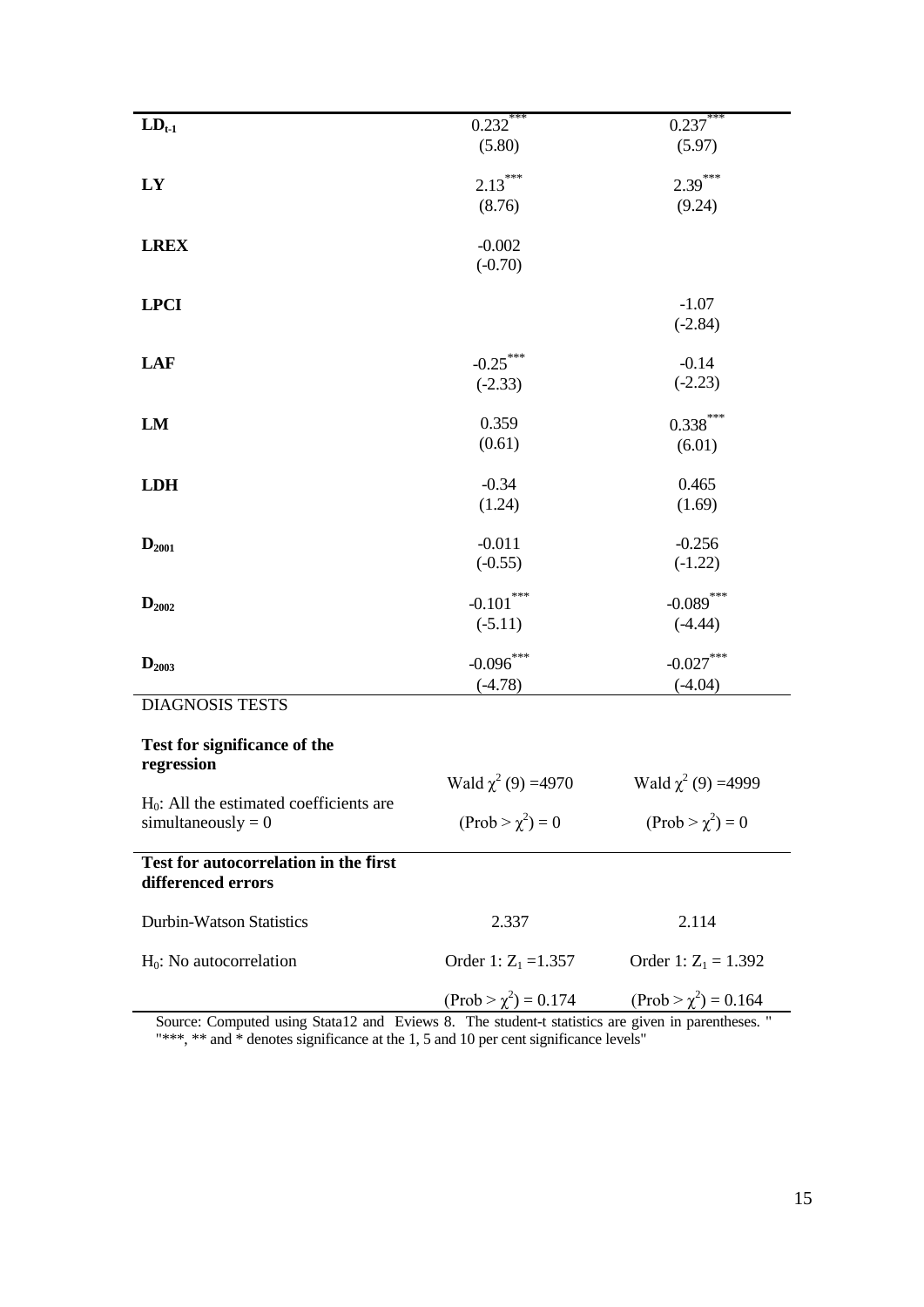Estimations are carried out using Eviews 8. The coefficient obtained for income, price, airfare and immigration are the respective long term demand elasticities and the coefficient of LDH is the cross price elasticity of demand. The equations were estimated using 1 lag.

As shown in Table 5, the estimated parameters are sensitive to the choice of proxy or price. A priori, Model 2 seems to have higher predictive powers as it produces significant income, price, airfare and immigration elasticities. According to Model 1 only the income variable is relevant in explaining the variation in international departures from Australia with all other variables being statistically insignificant. The relative powers of the models are tested using the Davidson and McKinnon J-Test (1981) for non-nested models as explained in Green (2012). The following hypotheses were formulated with  $H_0$  stating that Model 1 is true while the alternative hypothesis stipulates that Model 2 is true.

$$
H_0\,LD_{it} = \gamma_1\,LD_{it\text{-}1} + \beta_{11}LY_t + \beta_{21}LREX_{it} + \beta_{31}LM_{it} + \beta_{41}LAF_t + \beta_{51}\,LDH_t + \beta_{k1}\textcolor{red}{\textstyle \sum}D_k + \widetilde{e}_{1it}
$$

$$
H_{1} \; L D_{it} \; = \gamma_{2} \; L D_{it\text{-}1} + \beta_{21} L Y_{t} + \beta_{22} L P C I_{it} + \beta_{23} L M_{it} + \beta_{242} L A F_{t} + \beta_{25} \; L D H_{t} + \beta_{k2} \sum D_{k} + \tilde{e}_{2it}
$$

The following the procedures of Davidson and McKinnon (1981) the following equations were estimated:

$$
LD_{it} = (1 - \mu_2) (\gamma_1 LD_{it-1} + \beta_{11} LY_t + \beta_{21} LREX_{it} + \beta_{31} LM_{it} + \beta_{41} LAF_t + \beta_{51} LDH_t + \beta_{k1} \sum D_k) + \mu_2 Z_2
$$
  
+  $\tilde{e}_{1it}$  (5)

LD<sub>it</sub> =(1-μ<sub>1</sub>Z<sub>1</sub>) (γ<sub>22</sub> LD<sub>it-1</sub> + β<sub>12</sub>LY<sub>t</sub> + β<sub>22</sub>LPCI<sub>it</sub> + β<sub>32</sub>LM<sub>it</sub> + β<sub>42</sub>LAF<sub>t</sub>+ β<sub>52</sub> LDH<sub>t</sub> + β<sub>k2</sub> $\Sigma$ D<sub>k</sub> + μ<sub>1</sub>Z<sub>1</sub>  $+$  $\tilde{e}_{2it}$ (6)

The estimation results are given in Table 6 below:

| <b>Table 6: Results of J Test</b> |                   |                   |  |
|-----------------------------------|-------------------|-------------------|--|
|                                   | <b>Equation 5</b> | <b>Equation 6</b> |  |
|                                   | $\mu_2$           | $\mu_1$           |  |
| Coefficient                       | 0.32              | 0.06              |  |
| T-Values                          | 2.12              | $1.77*$           |  |

Source: Computed using Eviews 8. The student-t statistics are given in parentheses. \* not significant at 10%.

The value obtained for  $\mu_2$  is 0.32 with t-statistics of 2.12 clearly shows that H<sub>0</sub> should be rejected in favour of  $H_1$ . This conclusion is confirmed by the estimation results of Equation 6 which yielded a valued of 0.06 for  $\mu_1$  with p-value of 1.77 as shown in Table 6. Model 2 which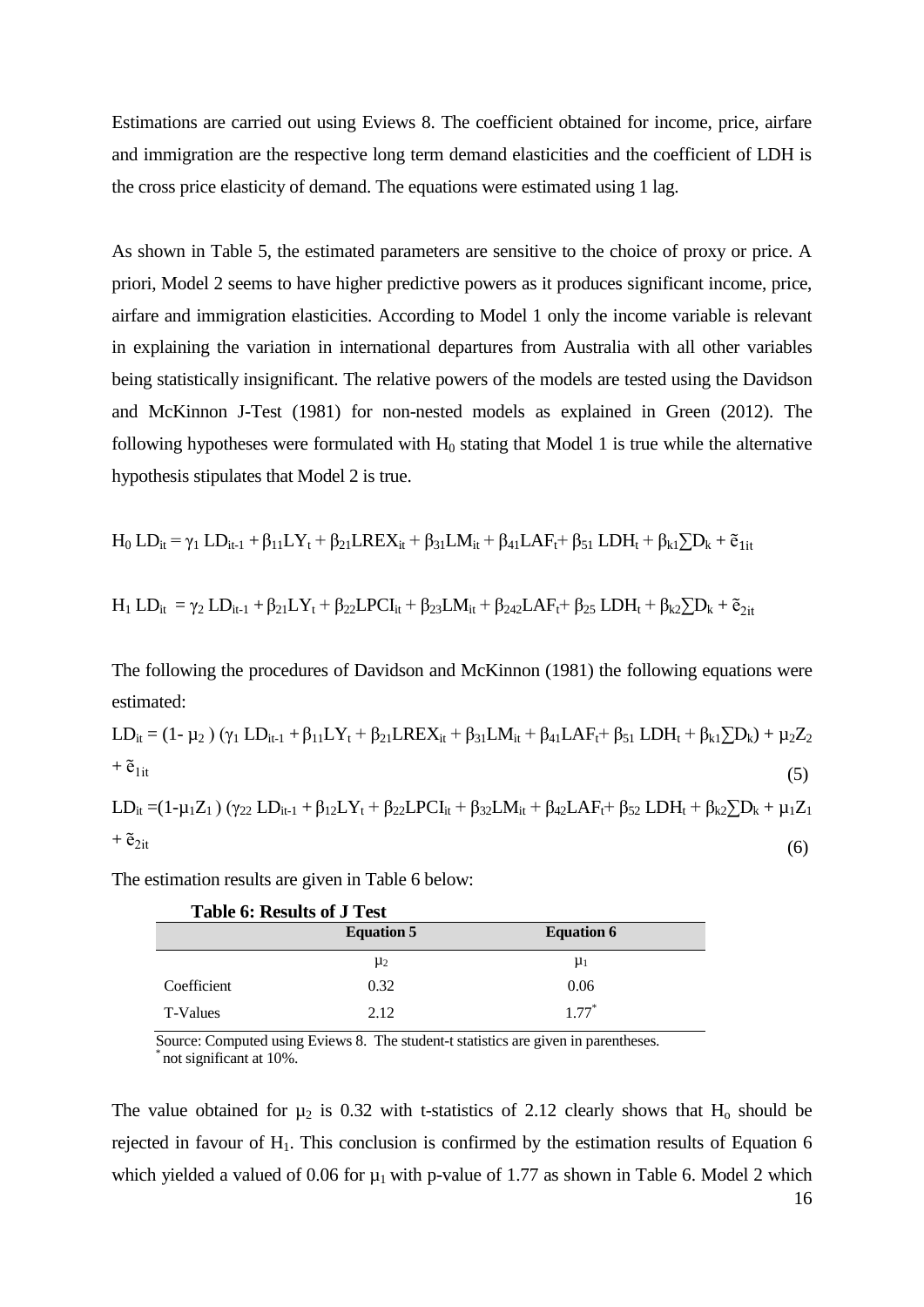includes PCI as the proxy for prices is therefore retained the estimated coefficients from this model are discussed in the next section.

## **4. Discussion**

The coefficient of LREX is of the expected sign but is insignificant in explaining departures from Australia. On the other hand, the PCI clearly outperforms real exchange rate as a proxy for prices in Equation 4. PCI is found to be statistically significant and is the most important determinant of departures from Australia. An elasticity value of -1.07 indicates that consumers are highly sensitive to changes in the competitiveness of the destination. A 10 percent decline in the value of this index causes departure to fall by 10.7 percent. The implication for destinations which rely heavily on Australian tourists is that, unless competitive prices are offered, Australia may decline as a market for these destinations. Most tourism demand studies suggest that the demand for tourism is, at least to a degree, elastic. This is so for a wide range of studies- of inbound tourism, of domestic tourism, and other tourism market segments. As a result, we would expect that outbound estimates would be significant and not trivially small. Our estimates using the PCI conform to this expectation, unlike those using the REX. This is consistent with the view that the wrong price variable has been used in estimating the elasticity.

It is concluded that, in this example, PCI is a better proxy for prices and that Model 2, which uses this variable, is more powerful than Model 1 and generates more robust results. Given that estimates of parameters are affected by model choice, Model 2 is retained as the preferred model. Since the more reliable price proxy, the PCI, affects other elasticities, they are also discussed here.

# *4.1 Price Elasticity*

The price elasticity of demand is estimated using two proxies. In earlier studies, such as those of BTCE (1995), Smith and Toms (1978) Philips and Hamal (2000) Seetaram (2012b) and Yap (2013), the real exchange rate is found to be statistically insignificant. These results are confirmed in this study. The coefficient of REX in this study is -0.002 compared to -0.048 in Yap (2013) and -0.009 in Seetaram (2012b). These studies can give the wrong impression that Australian travellers are not sensitive to changes in tourism prices. It is more plausible to conclude that Australia travellers are price sensitive but that the real exchange rate is a poor proxy for tourism prices. This complicates the process of estimating the price elasticity of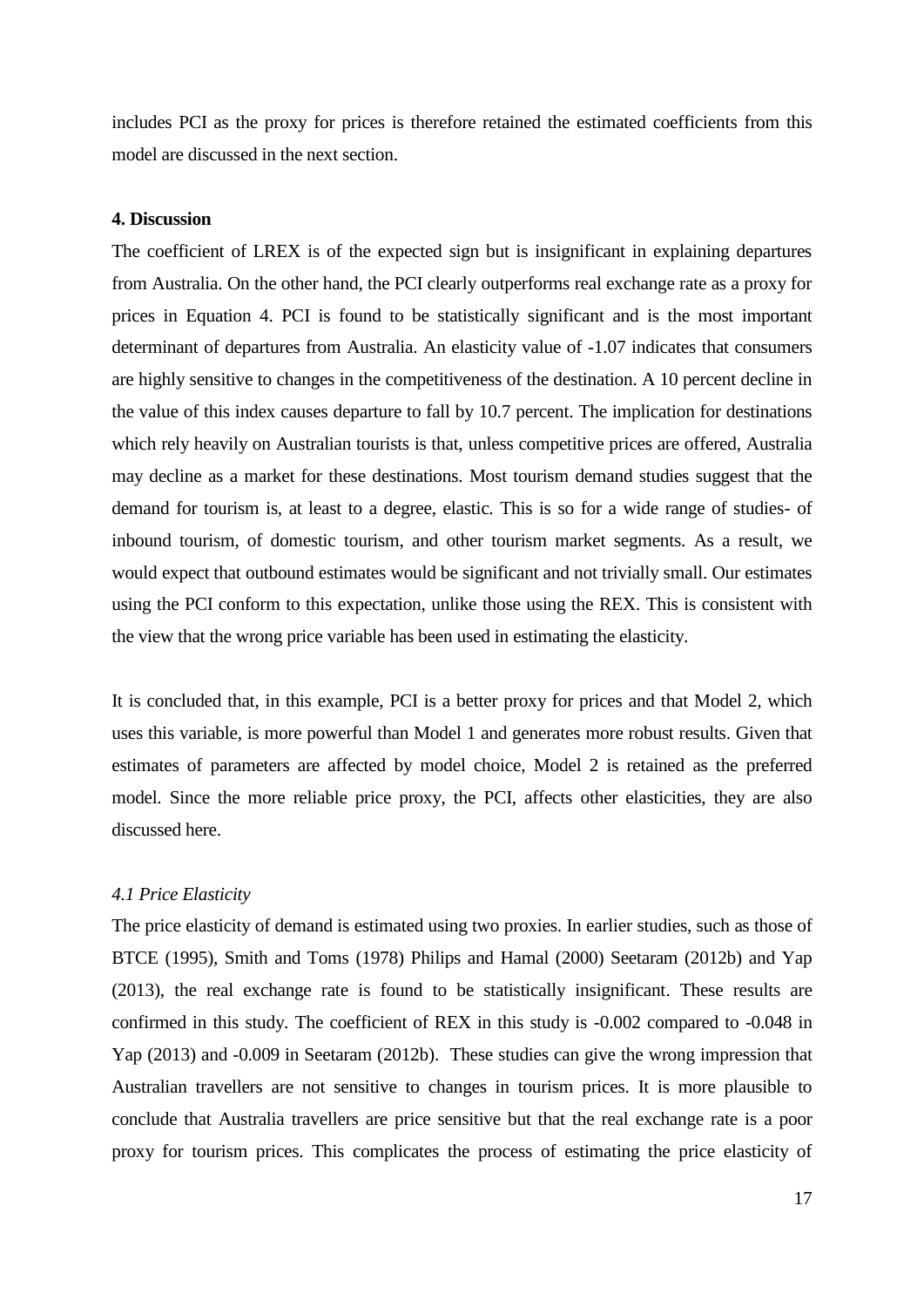demand and therefore this paper offers a solution by introducing a simple method to calculate an alternative proxy for prices which yields better and more reliable results.

## *4.2 Habit Persistence*

The statistical significance of the habit formation coefficient confirms that demand is subject to habit persistence. This is consistent with other studies (Song, Witt and Li, 2008). International travel from Australia is dynamic, and the inclusion of the lagged dependent variable is fully justified. The results indicate that a proportion of Australian outbound travellers tend to revisit destinations and that the word to mouth effect is high. Australian travellers share information on their trips and experience to potential travellers which leads to an increase in the number of subsequent visits. Destination managers in countries such as New Zealand, Fiji, Singapore and Malaysia, whose tourism industries rely heavily on arrivals from Australia, need to ensure that their visitors experience a high level of satisfaction, which will continue to generate growth in number of arrivals from Australia. On a technical note, this result implies that models of outbound tourism needs to include a lagged dependent or risk facing problems arising from misspecification.

## *4.3 Income Elasticity*

As expected, Australian travellers view international travel as luxury consumption since an increase in real average weekly income will lead to a greater than proportionate rise in departures from Australia. This variable is the most important determinant of departures. A 10 percent increase in real weekly average income will cause departures to rise by 23.9 percent in the long run. The underlying implication is that economic growth boosts Australia's outbound travel market substantially. Australians clearly consider international trips to be luxury products. This is consistent with the great majority of demand studies that identify a relatively high value for the income elasticity of demand for travel over a wide range of origin-destination pairs (Lim, 1999; Song and Li, 2008).

# *4.4 Migration Elasticity*

Based on the results from this study, it is confirmed that immigration is also a prime determinant of international departures from Australia. The trends in migration flows to Australia influence the choice of destination of Australian travellers. With some exceptions, tourism demand models do not typically account for the effect of migration- this represents an important gap in the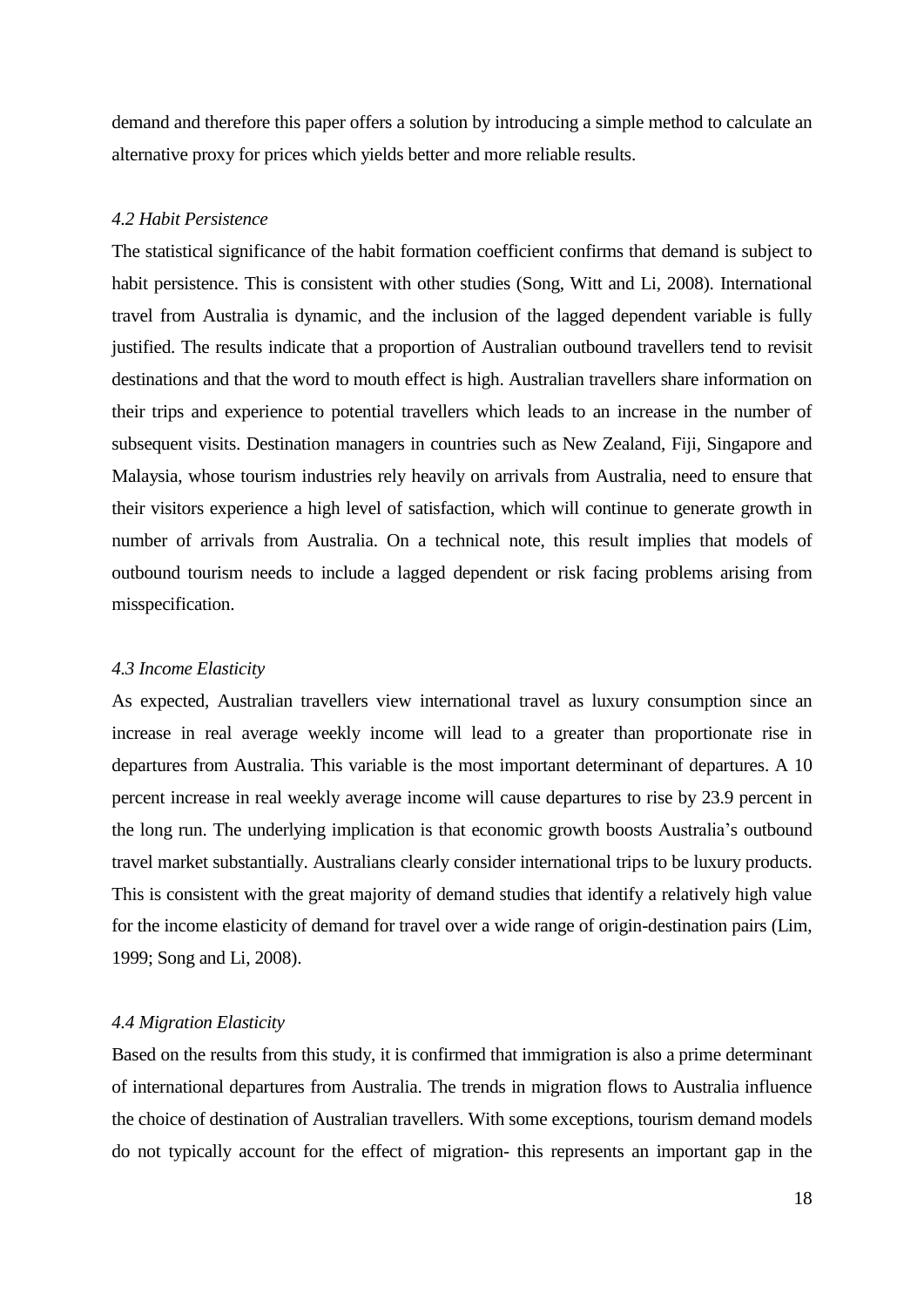tourism modelling literature. The results herein show that the effects of migration need to be included in tourism demand models of countries such as Australia, where a relatively high proportion of the resident population are born overseas. In this study, it is shown that a 10 percent rise in the proportion of Australians born overseas will lead to an expected 3.4 percent increase in the number of departures to the home country of the migrants in the long run. These elasticities may be underestimated to some extent, as the results do not incorporate the effect of second and further generations of migrants. The links between migration and tourism are explored in more detail in Seetaram (2012a).

#### *4.5 Airfare Elasticity*

The coefficient of the airfare variable is statistically significant and shows that the number of travellers is inelastic to changes in the cost of air travel from Australia. In fact this variable has the lowest influence on departures from Australia. If the cost of an air ticket rises by 10 percent, the number of international departures from Australia will fall by 1.4 percent showing a fairly low responsiveness of travellers to changes in the cost of air travel.

# *4.6 Cross Elasticity*

The coefficient of the domestic travel and holiday index is not statistically significant in explaining the international departures from Australia, although it is of the expected sign. While a wide array of tourism products are available within Australia, the Australian traveller may still seek the experience of foreign travel because of its perceived 'glamour'. In this case, the traveller will treat not domestic holidays as a good alternative to international travel. On the other hand, this result however, contradicts those of Athanasopoulos et al (2014) who find a significant degree of substitutability between domestic holidays in Australia and international travel to Asia, the UK and the USA.

## *4.7 Destination Price Competitiveness*

The results also have relevance for an issue that has been neglected in the research literature on destination price competitiveness. In general, research has focussed on the effects of prices on destination competitiveness as they influence inbound tourism flows (Dwyer et al. 2000). However, the role of prices in affecting destination competitiveness is more complex than this. A country's PCI will influence the tourism flows that it generates globally and, more particularly, to individual destinations. As argued above, an increase in this index indicates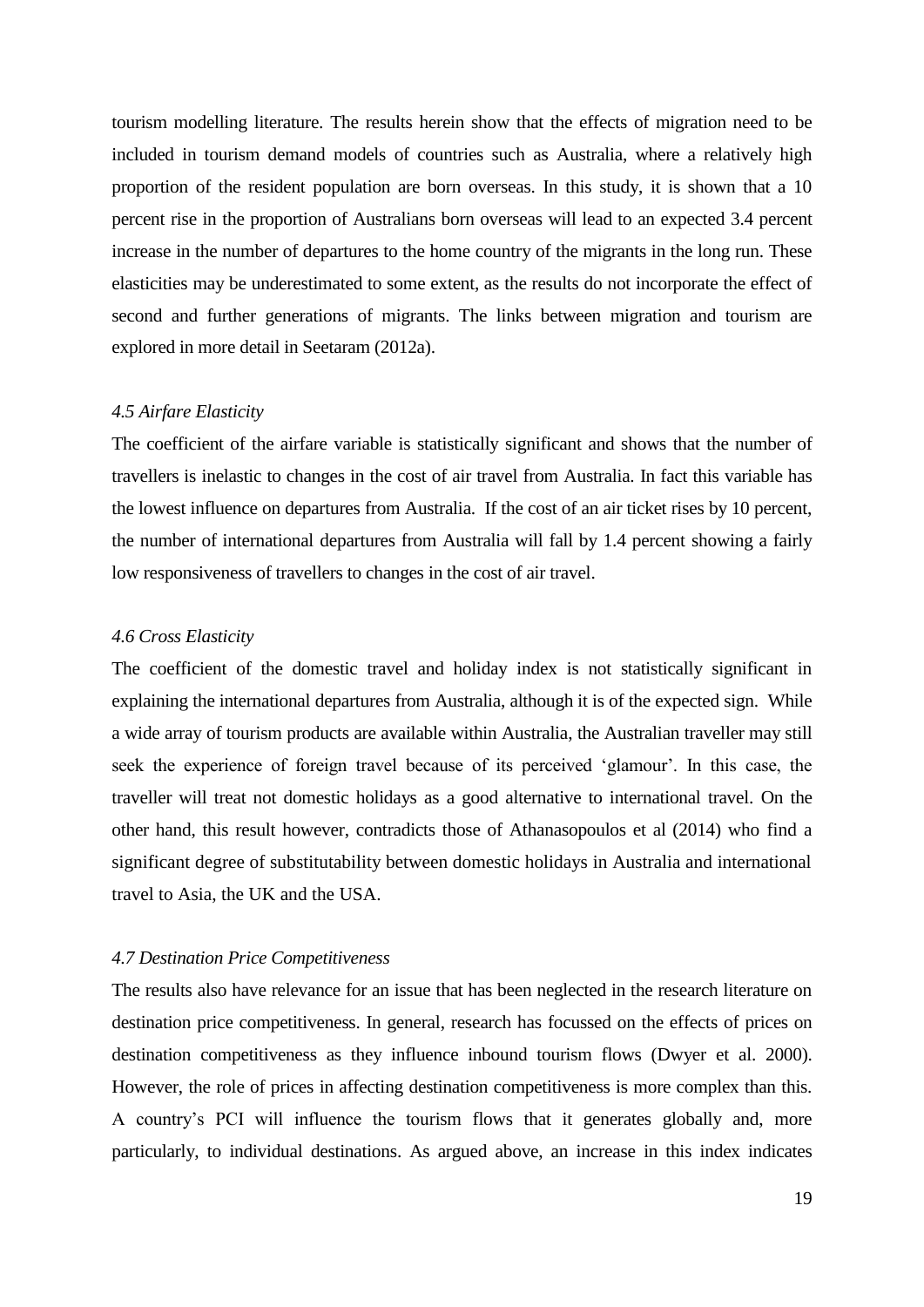erosion in destination price competitiveness. While the destination becomes relatively more expensive for international travellers, discouraging travellers from visiting the destination, a high PCI also implies that the destination is likely to generate more outbound tourism. It is therefore in the interests of any destination to estimate and monitor the PCI's of its major source markets, including emerging markets, to capitalise on opportunities to access good shares of any additional tourism flows. The opportunities go beyond traditional target marketing. Given the relative ease with which PCI's for both the home and origin markets can be calculated, destination managers can add the price competitiveness index to their list of destination key performance indicators.

## **5. Conclusion**

The present study was motivated by a desire to develop a correct price proxy for tourism. This is consistent with the lack of evidence of significant price elasticities of demand for outbound tourism when using the REX. Some were provided. Information on price elasticity of demand is crucial to the various stakeholders in any tourism industry. This paper suggests that this deficiency in evidence has occurred because existing demands models, for Australia and elsewhere, have used the REX as the proxy for prices. While REX is often a valid proxy for prices in (time series) models of inbound tourism, it fares poorly in models of outbound tourism. We have argued that the REX is conceptually incorrect in the outbound case, as it does not measure the relative prices of the different destinations-only the changes in prices. When it has been used, it has often found to be statistically insignificant in determining international departures, as would be expected from the theory.

The results from Model 1 in this study illustrate this, where it was found to be statistically insignificant with a coefficient approximating zero. While one econometric study does not provide proof, the regression results are consistent with the theory. The implication is that researchers can easily access this new variable which is more appropriate to measuring the price effect in demand models. This proxy for prices may be used to compare the competitiveness of two destinations and monitors the changes overtime. An additional advantage of this variable is that is easy to compute for most countries in the world and the data are freely available from sources such as the World Bank (for example in the World Development Report, Annual).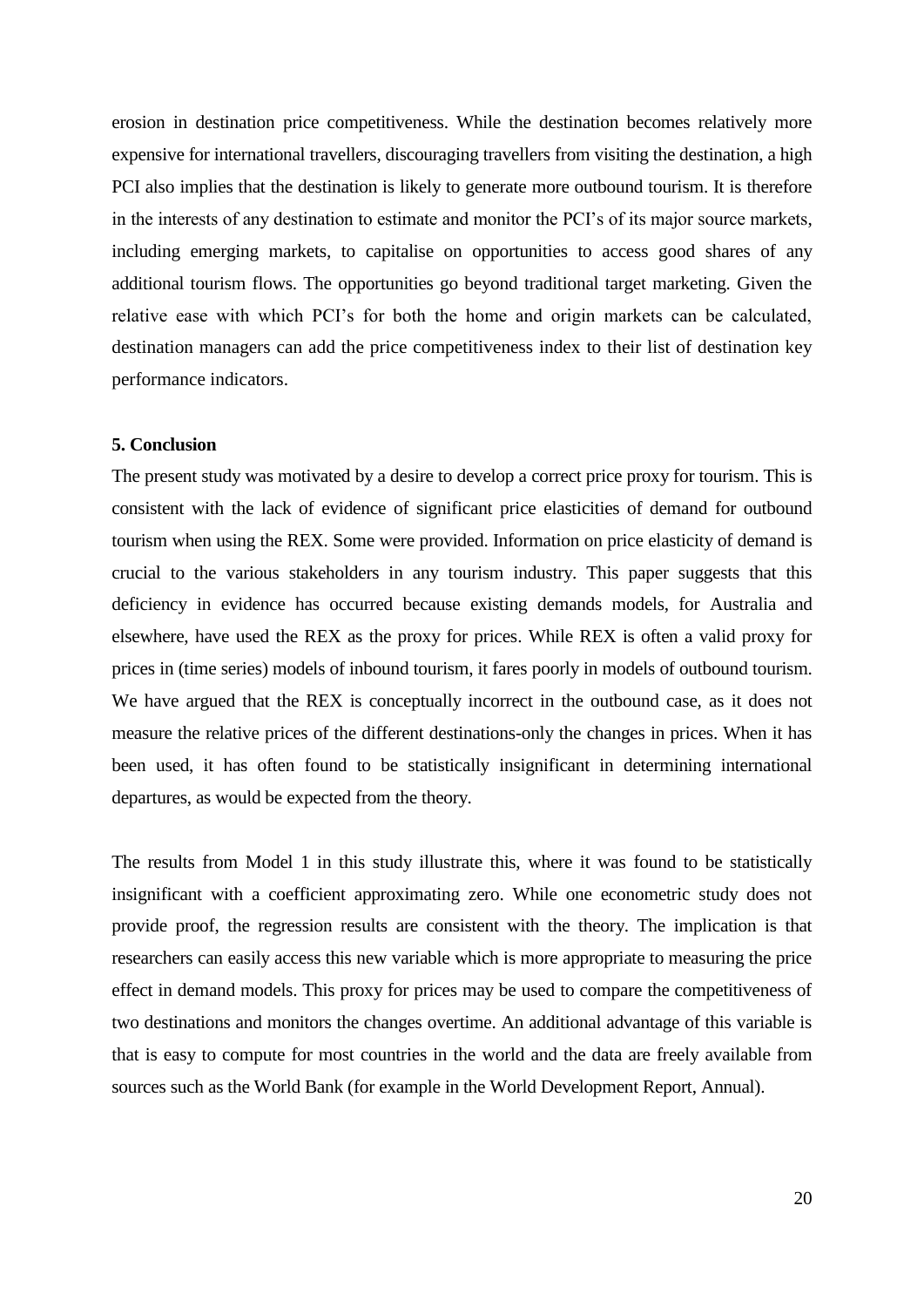Using the ratio of the real GDP of the destination and its GDP evaluated at PPP, to those of a base country, in this case, Australia, a PCI was constructed to represent prices in a model for outbound tourism using the panel data integration approach. Some limitations of both PPP and REX have been discussed above. Since international trade theory informs us that large deviations between the PPP and REX are unlikely to occur in the long run, more studies are needed to compare the virtues of the proposed index, based on PPP, with the standard REX approach. Unfortunately, barriers to trade (as well as potential Ricardian advantages in production) often mean one good is "cheaper" in a given country than another, so REX and PPP can and do differ. The extent to which such barriers affect PCI construction require more detailed study. In addition, the quality of the PPP data differs across destinations. Nonetheless, results to date are significant enough to encourage further exploration of the advantages of using the proposed index. In this example, the PCI outperforms the REX in that it is statistically significant and generates long term elasticities –in this case, 1.07. It is concluded that, contrary to results from previous studies, Australian overseas travellers are price sensitive. Further studies will determine whether similar results would be obtained for outbound tourism from other countries. This additional empirical work can undertake more rigorous testing of the advantages and disadvantages of the different price measures for different origin-destination pairs. Furthermore, the paper departs from the common practice in the literature of tourism demand modelling by testing for the effect of migration on the choice of destination of Australian travellers and demonstrates that its effect is highly relevant.

The advantages and disadvantages of PPP versus REX need further detailed examination in the context of construction of a PCI. While a critical comparison of PPP versus real exchange rates in general is beyond the scope of this paper, the findings of this study point to a potential use of a type of price competitiveness index that has hitherto been neglected in the research literature. The results have implications for destination management in Australia, especially at a time when increasing numbers of residents are travelling overseas and seem to regard domestic travel as a poor substitute for 'more glamorous' locations. The more information that policy makers have regarding the determinants of this hitherto relatively neglected market, the more accurate can be forecasts of its trends. The development of the PCI also adds to our understanding of the complexities of destination price competitiveness. The method proposed above is replicable to other contexts of outbound tourism. It would be interesting to apply the above method to other economies to determine the relative strengths of the PCI and the real exchange rate as proxies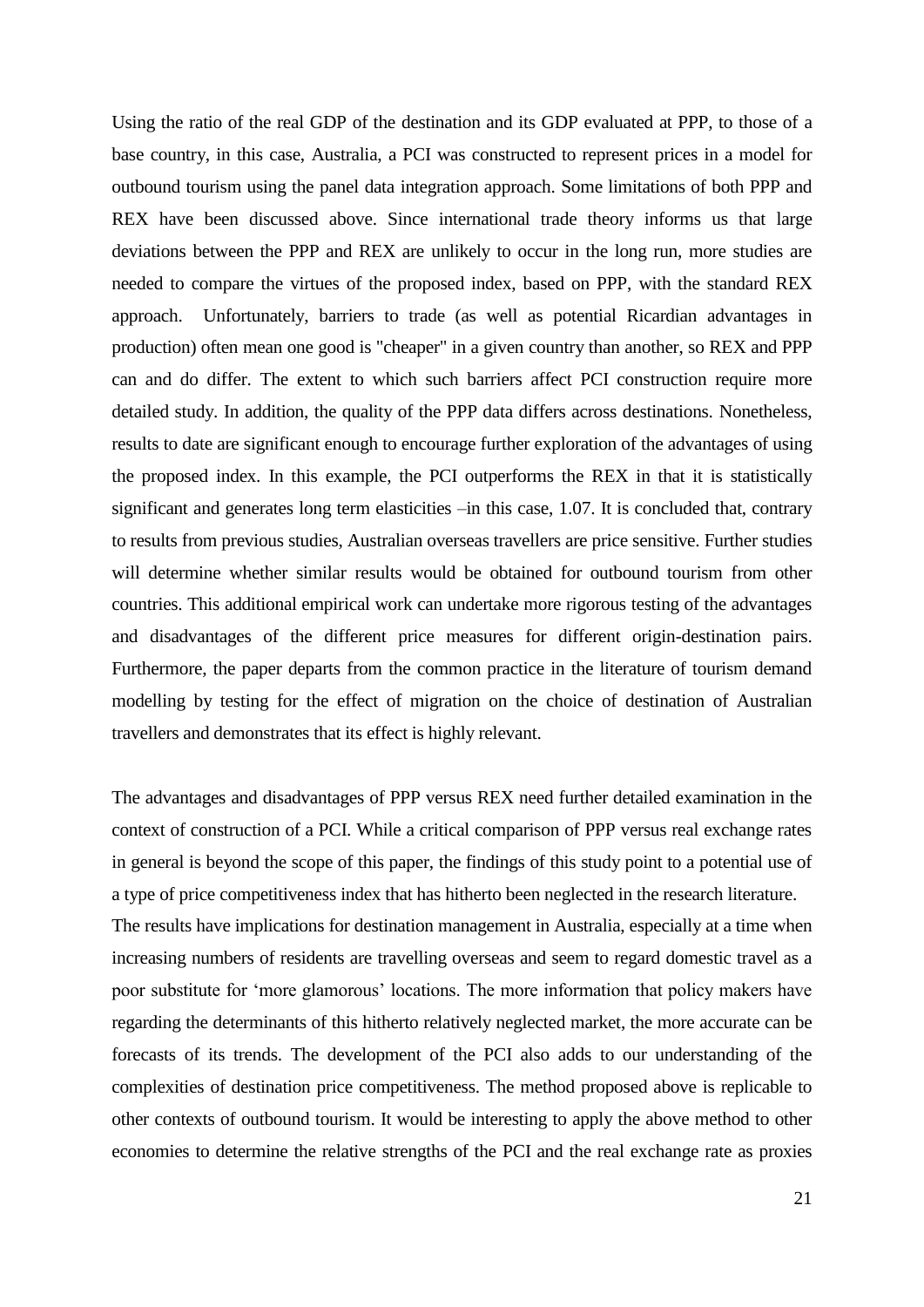for prices in outbound destinations, and to monitor more accurately the inter-temporal competitiveness of the home destination.

#### **References**

Athanasopoulos G. , Deng M, Li G, Song H (2014) Modelling substitution between domestic and outbound tourism in Australia: A system-of-equations approach, *Tourism Management*  $(45)$  pp.159 – 170.

Australian Bureau of Statistics 2010a. *Category 3401.0 - Overseas Arrivals and Departures, Australia*, *Retrieved from:* http://www.abs.gov.au/AUSSTATS/abs@.nsf/DetailsPage/3401.0Jun%202015?OpenDocument last retrieved in June 2010.

Australian Bureau of Statistics 2010b. *Category 6401.0 Consumer Price Index, Australia*, downloaded from the state of the state of the state of the state of the state of the state of the state of the state of the state of the state of the state of the state of the state of the state of the state of the state o http://www.abs.gov.au/AUSSTATS/abs@.nsf/DetailsPage/6401.0Jun%202015?OpenDocument last retrieved in June 2010.

Bureau of Transport and Communication Economics 1995. Demand Elasticities for Air Travel to and from Australia. Working Paper 20, Department of Transport, Canberra, Australia.

Cassell, G. 1918. Abnormal Deviation in International Exchanges, *Economic Journal*, 28, pp. 413-15.

[Cheng,](http://www.sciencedirect.com/science/article/pii/S1059056012000597) K M., [Kim,](http://www.sciencedirect.com/science/article/pii/S1059056012000597) H., [Thompson,](http://www.sciencedirect.com/science/article/pii/S1059056012000597) H. (2013) The real exchange rate and the balance of trade in US tourism, *[International](http://www.sciencedirect.com/science/journal/10590560/25/supp/C) Review of Economics & Finance***,** 25, pp 122–128.

Coshall, J.T. 2005. A selection strategy for modelling UK tourism flows by air to European destinations. *Tourism Economics*. 11(2), 141-158(18).

Crouch, G.I., 1992. Effects of Income and Price on International Tourist Demand. *Annals of Tourism*, 19(4), 643–664.

Crouch, G. I. 1994. Price Elasticities in International Tourism.' *Journal of Hospitality & Tourism Research*, 17(3), 27Davidson, R. and J. MacKinnon. "Several Tests for Model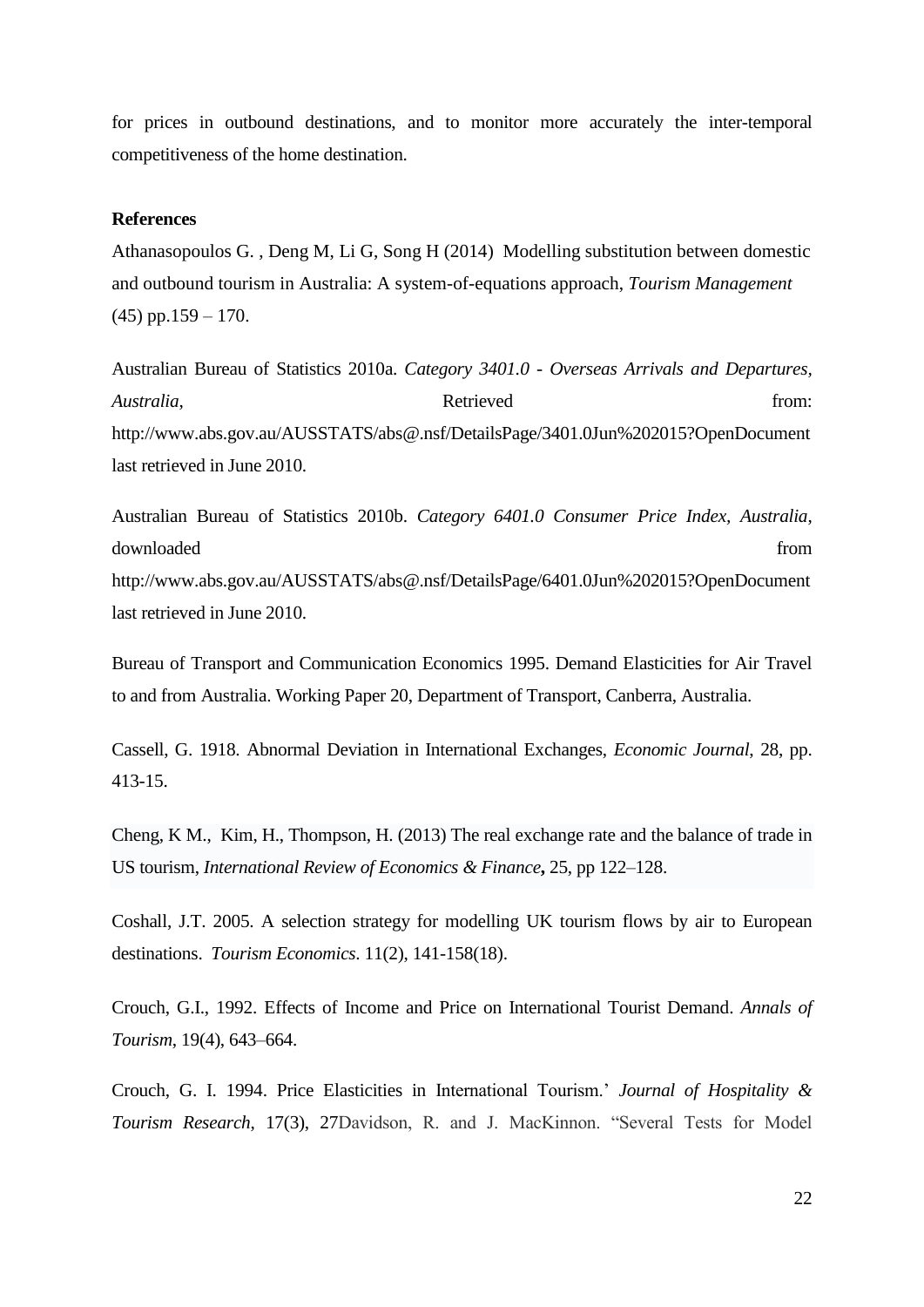Specification in the Presence of Alternative Hypotheses." Econometrica, 49(3), May 1981, 781- 793.

Dwyer L. and P. Forsyth, 2011. Methods of Estimating Destination Price Competitiveness: a case of horses for courses? *Current Issues in Tourism* 14, (8) pp 751-777.

Dwyer L., Forsyth, P. and Rao, P., 2000. The Price Competitiveness of Travel and Tourism: a comparison of nineteen destinations, *Tourism Management***,** Special issue: the Competitive Destination, 21(1), 9-22.

Dwyer, L. N. Seetaram P. Forsyth and B. King 2014. Is the Migration-Tourism Relationship only about VFR? *Annals of Tourism Research*, 46, pp 130–14.

Etzo I, Massidda C. and Piras R. 2014. Migration and outbound tourism: Evidence from Italy, *Annals of Tourism Research*, 48, pp.235–249.

Forsyth, P. and L. Dwyer 2009. Tourism Price Competitiveness, in The Travel and Tourism Competitiveness Report: Managing in a Time of Turbulence, World Economic Forum, Switzerland, 77-90.

Forsyth, P., Dwyer, L., Seetaram, N., King, B. 2012. Measuring the Economic Impact of Migration- Induced Tourism, *Tourism Analysis*, 17(5), pp. 559-571.

Forsyth, P. and Seetaram, N. 2014. The Future of Australian International Aviation: Liberalisation, Competition and the Dutch Disease*,* in *Air Transport in the Asia Pacific.* Ashgate Publishing Ltd, UK.

Green, W. H. 2012. Econometric Analysis, 7<sup>th</sup> Edition Prentice Hall, USA.

Halicioglu, F. 2010. An econometric analysis of the aggregate outbound tourism demand of Turkey, *[Tourism Economics](http://www.ingentaconnect.com/content/ip/tec)*, 16(1), pp. 83-97.

Im, K. S., M. H. Pesaran and Y. Shin 2003. Testing for Unit Roots in Heterogeneous Panels. *Journal of Econometrics*, 115 (1), 53-74.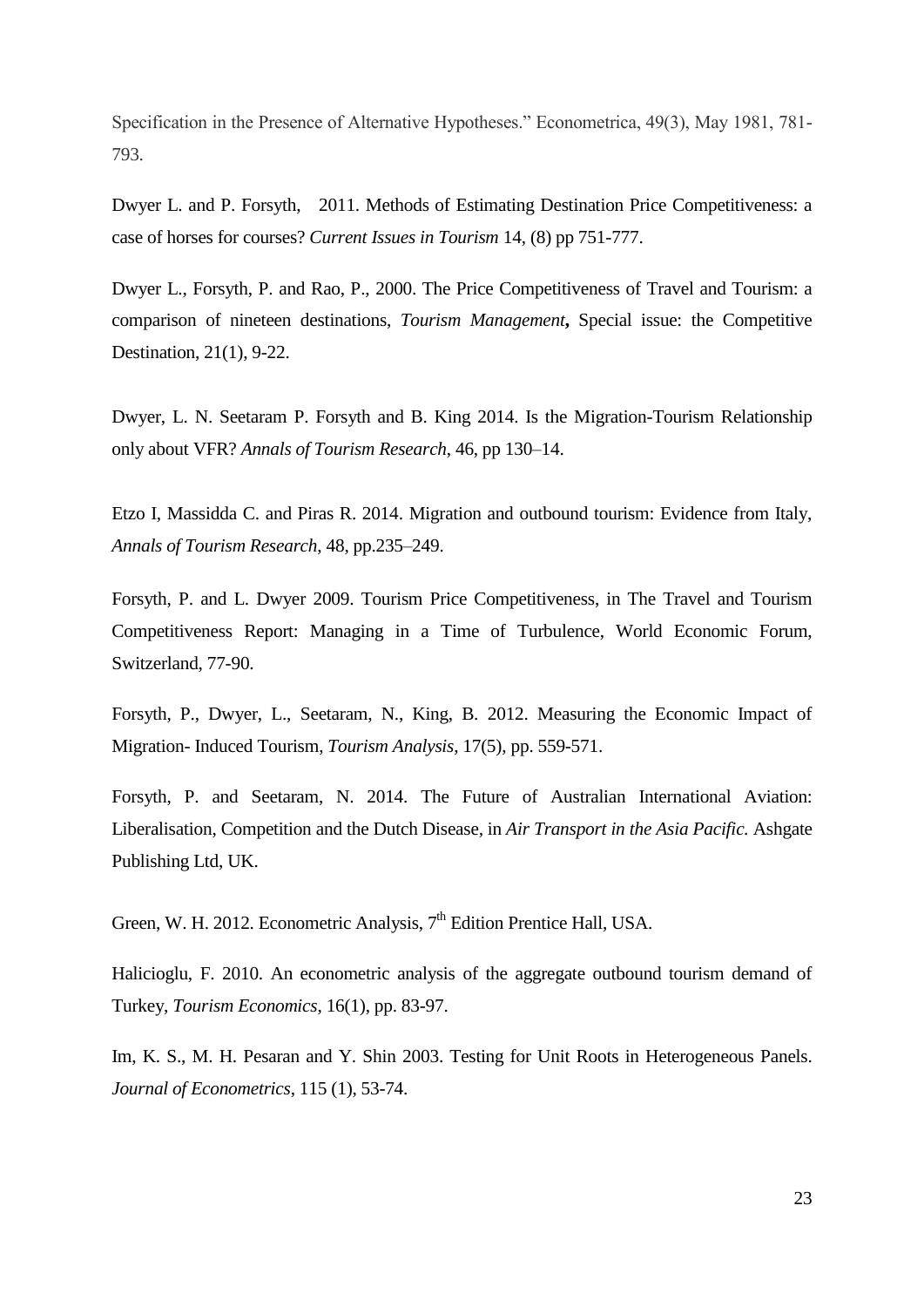Kao, C. and M.H. Chiang 2000. On the estimation and inference of a cointegrated regression in panel data in : B. Baltagi (Ed.), *Nonstationary Panels, Panel Cointegration, and Dynamic Panels, Advances in Econometrics*, Vol. 15, JAI Press, Amsterdam, pp. 161–178.

Keating B., and A. Kriz, 2008. Outbound Tourism From China: Literature Review and Research Agenda' *Journal of Hospitality and Tourism* Management,15 (1) pp 32-41.

Kiviet, J.F. 1995. On Bias, Inconsistency and Efficiency of Various Estimators in Dynamic Panel Data Models. *Journal of Econometrics*, 68(1), 53-78.

Li, G., Song, H., and Witt, S. F. 2005. Recent developments in Econometric Modelling and Forecasting. *Journal of Travel Research*, 44(1). pp.82-99.

Lim, C. 1999. A Meta-Analytic Review of International Tourism Demand. *Journal of Travel Research*, 37(3), 273-284.

Marshall, A. 1890. *Principles of Economics*, 8<sup>th</sup> Ed, Palgrave Classics in Economics, Macmillan Publishers Limited, UK.

Morley, C. 1994. The use of CPI for tourism prices in demand modelling. *Tourism Management*, 15 (5) pp342-346

Pedroni, P. 1999. Critical Values for Cointegration Tests in Heterogeneous Panels with Multiple Regressors. *Oxford Bulletin of Economics and Statistics*, 61 (Special Issue), 653-670.

Pedroni, P. 2001. Purchasing Power Parity Tests in Cointegrated Panels. *The Review of Economics and Statistics*, 83(4), 727-731.

Pedroni, P., 2004. Panel Cointegration; Asymptotic and Finite Sample Properties of Pooled Time Series Tests with an Application to the PPP Hypothesis. *Econometric Theory*, 20(3), 597- 625.

Phillips, B. and K. Hamal 2000. Modelling Australian Outbound Travel Demand. Paper presented at the Australian Tourism and Hospitality Research Conference, Mt. Buller, Australia.

Reserve Bank of Australia (2010), *Exchange Rate*, downloaded from [http://www.rba.gov.au/statistics/frequency/exchange-rates.html.](http://www.rba.gov.au/statistics/frequency/exchange-rates.html) Last retrieved in June 2010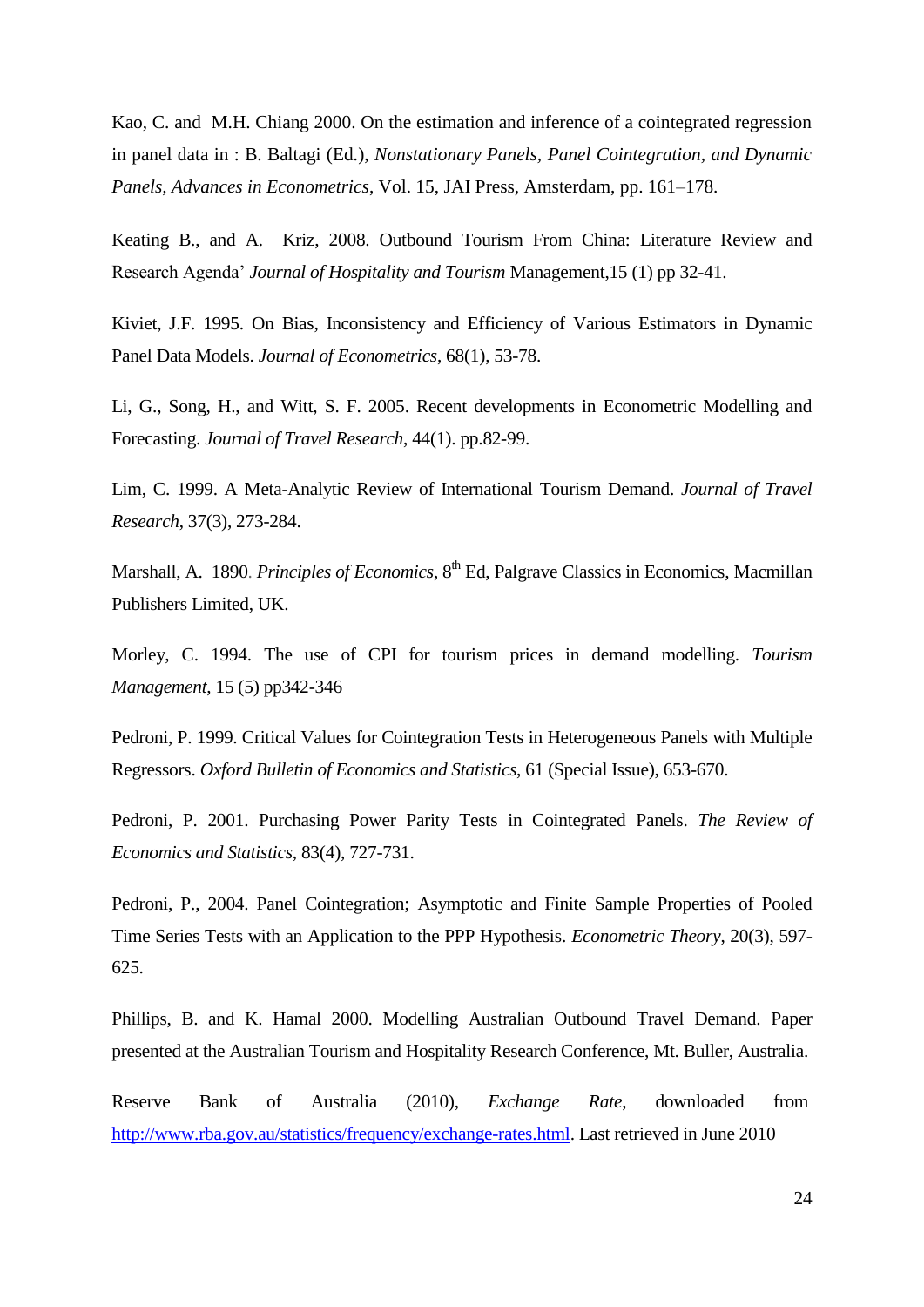Seetaram N. 2010. Computing Airfare Elasticities or Opening Pandora's Box. *Research in Transportation Economics, Special Issue on Tourism and Transport*, 26(1), pp. 27-36.

Seetaram, N. 2012a. Immigration and Tourism Demand: Empirical Evidence from Australia. *Tourism Management*, 33(6) pp. 1535-1543.

Seetaram, N. 2012b. Estimating Demand Elasticities for Australia's International Outbound Tourism, *Tourism Economics*, 18 (5). pp. 999-1015.

Seetaram, N. and S. Petit 2012. Panel Data Analysis, in *Handbook of Research Methods in Tourism: Quantitative and Qualitative Approaches"* L. Dwyer, A. Gill, N. Seetaram (eds.), Edward Elgar Publishing, UK, pp. 127-144.

Seetaram N., Song H., and Page S. 2014. "Air Passenger Duty and UK Outbound Tourism", *Journal of Travel Research* , 53(4), pp. 476-487.

[Seo,](http://www.sciencedirect.com/science/article/pii/S0261517708001477) J. H., [Park,](http://www.sciencedirect.com/science/article/pii/S0261517708001477) S.Y, and Yu, L. 2009. The analysis of the relationships of Korean outbound tourism demand: Jeju Island and three international destinations. *Tourism Management* , 30(4), pp. 530–543.

Smith, A.B. and J.N. Toms 1978. Factors Affecting Demand for International Travel to and from Australia. *Occasional Paper No 11*, Bureau of Transport, Canberra, Australia.

Song H., Romilly P. and Liu X. 2000. An empirical study of outbound tourism demand in the UK' *Applied Economics*. 32(5),611-624

Song, H. and G. Li 2008. Tourism Demand Modelling and Forecasting—A Review of Recent Research. *Tourism Management*, 29(2), 203-220.

Song, H. and Witt. S. F. 2000. Tourism Demand Modelling and Forecasting: Modern Econometrics Approaches, Pergamon, Cambridge, UK.

The Economist. 1977. The Dutch Disease. Nov 26. pp. 82-83

World Bank 2009. World Development Indicators, World Bank, Washington, DC. US. Retrieved from: http://www.worldbank.org/data/countrydata/countrydata.html